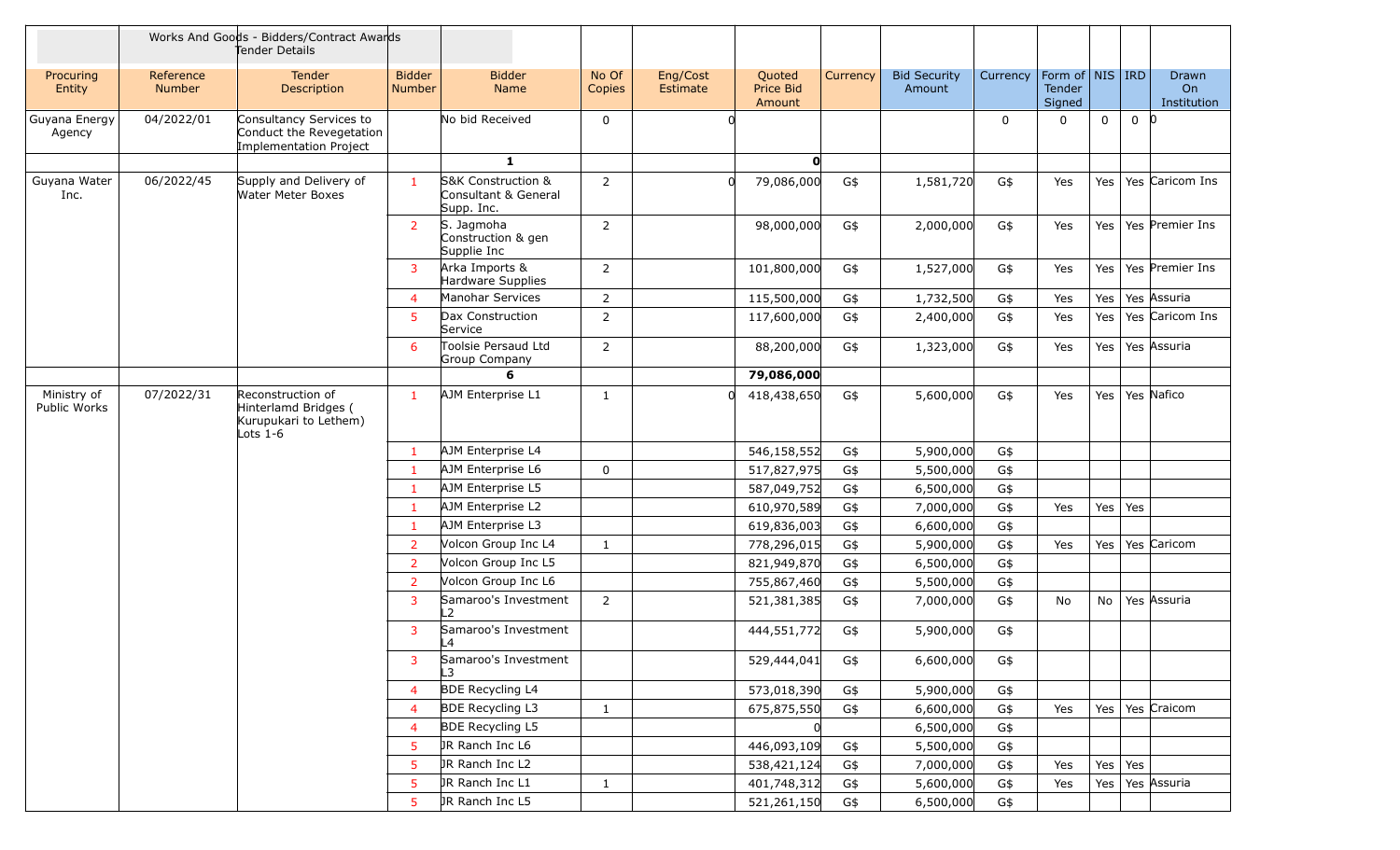|                     |                            | Works And Goods - Bidders/Contract Awards<br>Tender Details |                                |                                                 |                 |                      |                               |          |                               |          |                                                                 |         |                 |                            |
|---------------------|----------------------------|-------------------------------------------------------------|--------------------------------|-------------------------------------------------|-----------------|----------------------|-------------------------------|----------|-------------------------------|----------|-----------------------------------------------------------------|---------|-----------------|----------------------------|
| Procuring<br>Entity | Reference<br><b>Number</b> | <b>Tender</b><br>Description                                | <b>Bidder</b><br><b>Number</b> | <b>Bidder</b><br>Name                           | No Of<br>Copies | Eng/Cost<br>Estimate | Quoted<br>Price Bid<br>Amount | Currency | <b>Bid Security</b><br>Amount | Currency | $\mid$ Form of $\mid$ NIS $\mid$ IRD $\mid$<br>Tender<br>Signed |         |                 | Drawn<br>On<br>Institution |
|                     | 07/2022/31                 |                                                             | 5                              | JR Ranch Inc L3                                 |                 |                      | 553,678,147                   | G\$      | 6,600,000                     | G\$      |                                                                 |         |                 |                            |
|                     |                            |                                                             | 5                              | JR Ranch Inc L4                                 |                 |                      | 479,739,110                   | G\$      | 5,900,000                     | G\$      |                                                                 |         |                 |                            |
|                     |                            |                                                             | 6                              | Theodre Faria General<br>Contracting Service L5 |                 |                      | 529,828,498                   | G\$      | 6,500,000                     | G\$      |                                                                 |         |                 |                            |
|                     |                            |                                                             | 6                              | Theodre Faria General<br>Contracting Service L2 |                 |                      | 583,072,434                   | G\$      | 7,000,000                     | G\$      |                                                                 |         |                 |                            |
|                     |                            |                                                             | 6                              | Theodre Faria General<br>Contracting Service L4 |                 |                      | 523,731,558                   | G\$      | 5,900,000                     | G\$      |                                                                 |         |                 |                            |
|                     |                            |                                                             | 6                              | Theodre Faria General<br>Contracting Service L3 |                 |                      | 597,638,813                   | G\$      | 6,600,000                     | G\$      |                                                                 |         |                 |                            |
|                     |                            |                                                             | 6                              | Theodre Faria General<br>Contracting Service L6 |                 |                      | 462,278,145                   | G\$      | 5,500,000                     | G\$      |                                                                 |         |                 |                            |
|                     |                            |                                                             | 6                              | Theodre Faria General<br>Contracting Service L1 | 0               |                      | 416,646,300                   | G\$      | 5,600,000                     | G\$      | Yes                                                             |         | Yes $\vert$ Yes |                            |
|                     |                            |                                                             | $\overline{7}$                 | L's Trading & Hardware<br>L3                    |                 |                      | 607,235,472                   | G\$      | 6,600,000                     | G\$      |                                                                 |         |                 |                            |
|                     |                            |                                                             | $\overline{7}$                 | L's Trading & Hardware<br>L2                    |                 |                      | 586,822,320                   | G\$      | 7,000,000                     | G\$      |                                                                 |         |                 |                            |
|                     |                            |                                                             | $\overline{7}$                 | L's Trading & Hardware<br>L6                    |                 |                      | 472,607,205                   | G\$      | 5,500,000                     | G\$      |                                                                 |         |                 |                            |
|                     |                            |                                                             | $\overline{7}$                 | L's Trading & Hardware<br>L5                    |                 |                      | 478,156,080                   | G\$      | 6,500,000                     | G\$      |                                                                 |         |                 |                            |
|                     |                            |                                                             | $\overline{7}$                 | L's Trading & Hardware                          | $\overline{2}$  |                      | 425,266,590                   | G\$      | 5,600,000                     | G\$      | Yes                                                             |         |                 | Yes   Yes   Caricom        |
|                     |                            |                                                             | $\overline{7}$                 | L's Trading & Hardware<br>4 ا                   |                 |                      | 529,263,975                   | G\$      | 5,900,000                     | G\$      |                                                                 |         |                 |                            |
|                     |                            |                                                             | 8                              | Beerdat Harrinandan<br>Const. & Trans. L5       | 1               |                      | 482,637,435                   | G\$      | 6,500,000                     | G\$      | Yes                                                             | Yes $ $ |                 | Yes Diamond                |
|                     |                            |                                                             | 8                              | Beerdat Harrinandan<br>Const. & Trans. L6       |                 |                      | 408,714,285                   | G\$      | 5,500,000                     | G\$      |                                                                 |         |                 |                            |
|                     |                            |                                                             | 9                              | V. Dalip Enterprise L5                          |                 |                      | 519,868,020                   | G\$      | 6,500,000                     | G\$      |                                                                 |         |                 |                            |
|                     |                            |                                                             | 9                              | V. Dalip Enterprise L1                          | $\mathbf{1}$    |                      | 394,030,665                   | G\$      | 5,600,000                     | G\$      | Yes                                                             | Yes     |                 | Yes Premier Ins            |
|                     |                            |                                                             | 9                              | V. Dalip Enterprise L6                          |                 |                      | 445,855,200                   | G\$      | 5,500,000                     | G\$      |                                                                 |         |                 |                            |
|                     |                            |                                                             | 9                              | V. Dalip Enterprise L2                          |                 |                      | 540,707,685                   | G\$      | 7,000,000                     | G\$      |                                                                 |         |                 |                            |
|                     |                            |                                                             | 9                              | V. Dalip Enterprise L3                          |                 |                      | 550,693,720                   | G\$      | 6,600,000                     | G\$      |                                                                 |         |                 |                            |
|                     |                            |                                                             | 9                              | V. Dalip Enterprise L4                          |                 |                      | 481,846,995                   | G\$      | 5,900,000                     | G\$      |                                                                 |         |                 |                            |
|                     |                            |                                                             | 10                             | KP Thomas & Sons<br>Contracting Inc. L2         | $2^{\circ}$     |                      | 510,499,553                   | G\$      | 7,000,000                     | G\$      | Yes                                                             |         |                 | Yes   Yes   Assuria        |
|                     |                            |                                                             | 10                             | KP Thomas & Sons<br>Contracting Inc. L3         |                 |                      | 521,467,223                   | G\$      | 6,600,000                     | G\$      |                                                                 |         |                 |                            |
|                     |                            |                                                             | 11                             | Builders HW Gen. Sup.<br>& Const. L5            |                 |                      | 525,515,505                   | G\$      | 6,500,000                     | G\$      |                                                                 |         |                 |                            |
|                     |                            |                                                             | 11                             | Builders HW Gen. Sup.<br>& Const. L4            |                 |                      | 512,257,200                   | G\$      | 5,900,000                     | G\$      |                                                                 |         |                 |                            |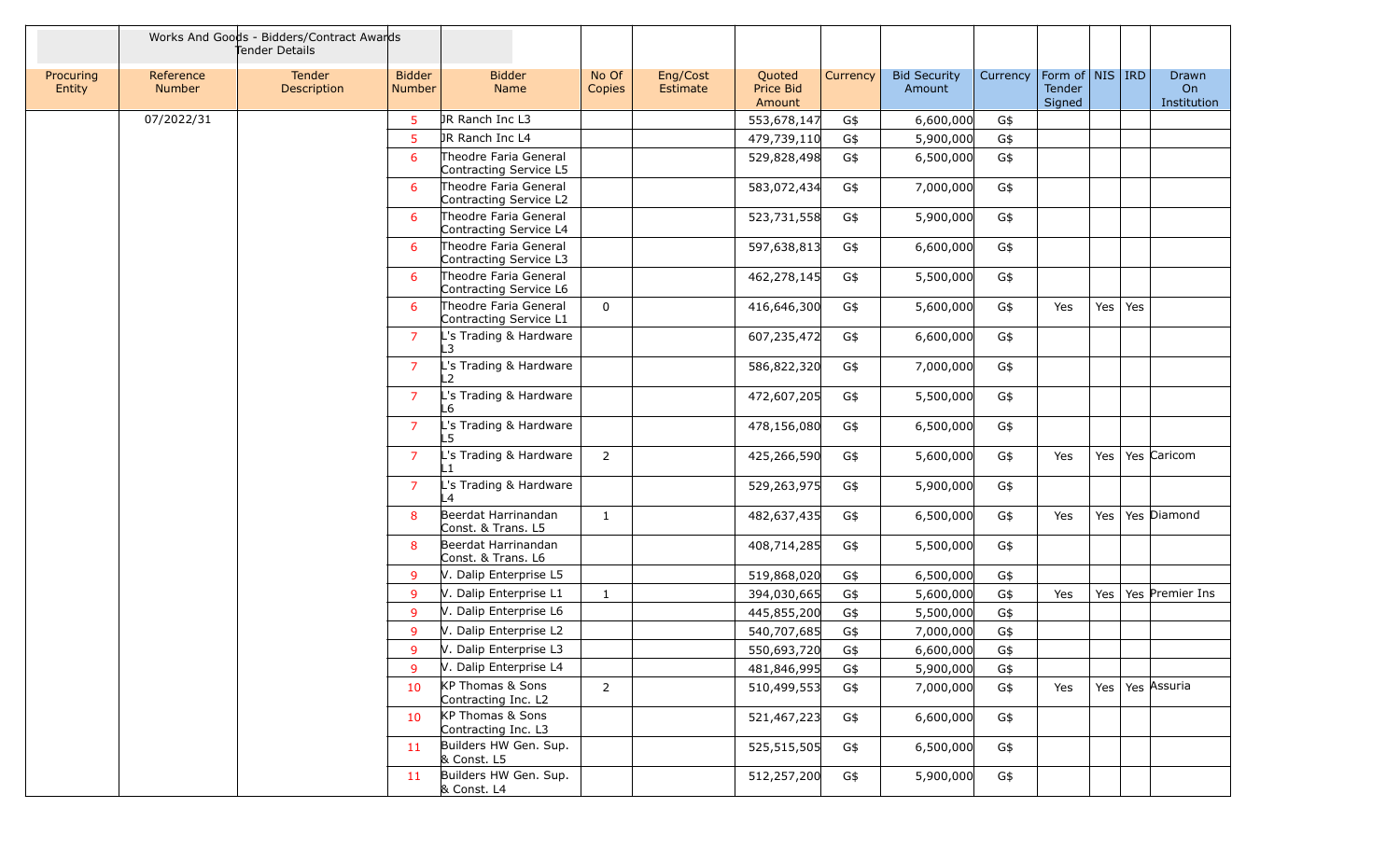|                     |                            | Works And Goods - Bidders/Contract Awards<br>Tender Details |                         |                                                          |                 |                      |                               |                 |                               |          |                                     |     |     |                                   |
|---------------------|----------------------------|-------------------------------------------------------------|-------------------------|----------------------------------------------------------|-----------------|----------------------|-------------------------------|-----------------|-------------------------------|----------|-------------------------------------|-----|-----|-----------------------------------|
| Procuring<br>Entity | Reference<br><b>Number</b> | Tender<br>Description                                       | <b>Bidder</b><br>Number | <b>Bidder</b><br>Name                                    | No Of<br>Copies | Eng/Cost<br>Estimate | Quoted<br>Price Bid<br>Amount | <b>Currency</b> | <b>Bid Security</b><br>Amount | Currency | Form of NIS IRD<br>Tender<br>Signed |     |     | Drawn<br><b>On</b><br>Institution |
|                     | 07/2022/31                 |                                                             | 11                      | Builders HW Gen. Sup.<br>& Const. L3                     |                 |                      | 584,682,630                   | G\$             | 6,600,000                     | G\$      | Yes                                 | Yes | Yes |                                   |
|                     |                            |                                                             | 11                      | Builders HW Gen. Sup.<br>& Const. L2                     | $\mathbf{1}$    |                      | 569,710,785                   | G\$             | 7,000,000                     | G\$      | Yes                                 | Yes |     | Yes Assuria                       |
|                     |                            |                                                             | 12                      | Associated Construction<br>Services L3                   |                 |                      | 606,388,783                   | G\$             | 6,600,000                     | G\$      |                                     |     |     |                                   |
|                     |                            |                                                             | 12                      | Associated Construction<br>Services L5                   |                 |                      | 560,892,738                   | G\$             | 6,500,000                     | G\$      |                                     |     |     |                                   |
|                     |                            |                                                             | 12                      | Associated Construction<br>Services L4                   |                 |                      | 533,082,367                   | G\$             | 5,900,000                     | G\$      |                                     |     |     |                                   |
|                     |                            |                                                             | 12 <sup>7</sup>         | Associated Construction<br>Services L1                   | 1               |                      | 432,889,256                   | G\$             | 5,600,000                     | G\$      | Yes                                 | Yes |     | Yes Caricom                       |
|                     |                            |                                                             | 12                      | Associated Construction<br>Services L2                   |                 |                      | 602,052,435                   | G\$             | 7,000,000                     | G\$      |                                     |     |     |                                   |
|                     |                            |                                                             | 12                      | Associated Construction<br>Services L6                   |                 |                      | 492,774,019                   | G\$             | 5,500,000                     | G\$      |                                     |     |     |                                   |
|                     |                            |                                                             | 13                      | Chungs Global Inc L5                                     |                 |                      | 671,399,610                   | G\$             | 6,500,000                     | G\$      |                                     |     |     |                                   |
|                     |                            |                                                             | 13                      | Chungs Global Inc L6                                     |                 |                      | 483,601,965                   | G\$             | 5,500,000                     | G\$      |                                     |     |     |                                   |
|                     |                            |                                                             | 13                      | Chungs Global Inc L3                                     |                 |                      | 715,854,405                   | G\$             | 6,600,000                     | G\$      |                                     |     |     |                                   |
|                     |                            |                                                             | 13                      | Chungs Global Inc L4                                     |                 |                      | 629,437,095                   | G\$             | 5,900,000                     | G\$      |                                     |     |     |                                   |
|                     |                            |                                                             | 13                      | Chungs Global Inc L1                                     | $\mathbf{1}$    |                      | 504,472,500                   | G\$             | 5,600,000                     | G\$      | Yes                                 | Yes |     | Yes Nafico                        |
|                     |                            |                                                             | 13                      | Chungs Global Inc L2                                     |                 |                      | 718,154,700                   | $G\$            | 7,000,000                     | G\$      |                                     |     |     |                                   |
|                     |                            |                                                             | 14                      | Samaroo's Investment                                     |                 |                      | 436,066,890                   | G\$             |                               |          |                                     |     |     |                                   |
|                     |                            |                                                             | 14                      | Samaroo's Investment<br>۱3                               |                 |                      | 500,831,541                   | G\$             |                               |          |                                     |     |     |                                   |
|                     |                            |                                                             | 14                      | Samaroo's Investment<br>l 1                              | 1               |                      | 393,372,116                   | G\$             | 7,000,000                     | G\$      | Yes                                 | Yes |     | Yes Assuria                       |
|                     |                            |                                                             | 14                      | Samaroo's Investment                                     |                 |                      | 504,056,385                   | G\$             |                               |          |                                     |     |     |                                   |
|                     |                            |                                                             | 14                      | Samaroo's Investment<br>L4                               |                 |                      | 429,101,022                   | G\$             |                               |          |                                     |     |     |                                   |
|                     |                            |                                                             | 14                      | Samaroo's Investment<br>L6                               |                 |                      | 412,425,825                   | G\$             |                               |          |                                     |     |     |                                   |
|                     |                            |                                                             | 15                      | Lumber King Enterprise<br>L5                             |                 |                      | 548,426,930                   | G\$             |                               |          |                                     |     |     |                                   |
|                     |                            |                                                             | 15                      | Lumber King Enterprise                                   | $2^{\circ}$     |                      | 508,005,330                   | G\$             | 5,900,000                     | G\$      | Yes                                 |     |     | Yes   Yes   Nafico                |
|                     |                            |                                                             | 16                      | Royal Cont. Ser. JV Guy<br>Log. &. & RBS Cons. Ltd<br>L5 |                 |                      | 530,301,135                   | G\$             | 6,500,000                     | G\$      |                                     |     |     |                                   |
|                     |                            |                                                             | 16                      | Royal Cont. Ser. JV Guy<br>Log. &. & RBS Cons. Ltd<br>L6 |                 |                      | 466,991,805                   | G\$             | 5,500,000                     | G\$      |                                     |     |     |                                   |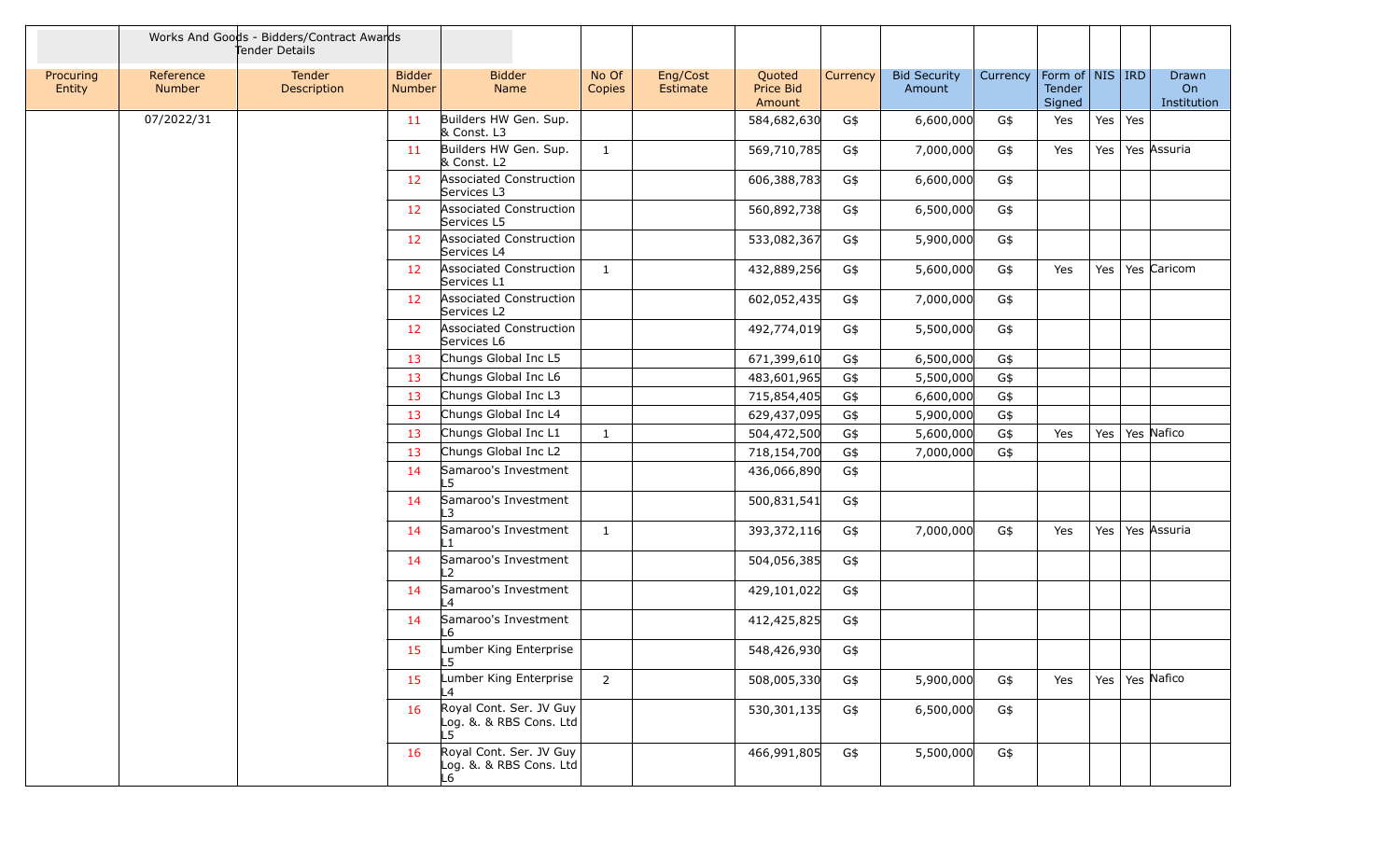|                     |                     | Works And Goods - Bidders/Contract Awards<br>Tender Details |                                |                                                          |                 |                      |                               |          |                               |               |                                                            |     |                                   |
|---------------------|---------------------|-------------------------------------------------------------|--------------------------------|----------------------------------------------------------|-----------------|----------------------|-------------------------------|----------|-------------------------------|---------------|------------------------------------------------------------|-----|-----------------------------------|
| Procuring<br>Entity | Reference<br>Number | Tender<br>Description                                       | <b>Bidder</b><br><b>Number</b> | <b>Bidder</b><br>Name                                    | No Of<br>Copies | Eng/Cost<br>Estimate | Quoted<br>Price Bid<br>Amount | Currency | <b>Bid Security</b><br>Amount | Currency      | Form of $\vert$ NIS $\vert$ IRD<br><b>Tender</b><br>Signed |     | Drawn<br><b>On</b><br>Institution |
|                     | 07/2022/31          |                                                             | 16                             | Royal Cont. Ser. JV Guy<br>Log. &. & RBS Cons. Ltd<br>L4 |                 |                      | 516,926,550                   | G\$      | 5,900,000                     | G\$           |                                                            |     |                                   |
|                     |                     |                                                             | 16                             | Royal Cont. Ser. JV Guy<br>Log. &. & RBS Cons. Ltd       | $\mathbf{1}$    |                      | 423,655,050                   | G\$      | 5,600,000                     | G\$           | Yes                                                        | Yes | Yes Caricom                       |
|                     |                     |                                                             | 16                             | Royal Cont. Ser. JV Guy<br>Log. &. & RBS Cons. Ltd<br>L2 |                 |                      | 576,295,965                   | G\$      | 7,000,000                     | G\$           |                                                            |     |                                   |
|                     |                     |                                                             | 16                             | Royal Cont. Ser. JV Guy<br>Log. &. & RBS Cons. Ltd<br>L3 |                 |                      | 587,787,690                   | G\$      | 6,600,000                     | G\$           |                                                            |     |                                   |
|                     |                     |                                                             | 17                             | China Road & Bridge<br>Cooperation. L2                   |                 |                      | 873,403,891                   | G\$      |                               | 34,000 USD \$ |                                                            |     |                                   |
|                     |                     |                                                             | 17                             | China Road & Bridge<br>Cooperation. L1                   | 1               |                      | 718,902,835                   | G\$      | 27,000                        | $USD$ \$      | Yes                                                        | No  | No Societe Gen.                   |
|                     |                     |                                                             | 17                             | China Road & Bridge<br>Cooperation. L3                   |                 |                      | 888,718,744                   | G\$      | 32,000                        | USD \$        |                                                            |     |                                   |
|                     |                     |                                                             | 18                             | H. Nauth & ons Civil<br>Engineering L6                   |                 |                      | 539,202,720                   | G\$      | 5,500,000                     | G\$           |                                                            |     |                                   |
|                     |                     |                                                             | 18                             | H. Nauth & ons Civil<br>Engineering L5                   |                 |                      | 627,200,280                   | G\$      | 6,500,000                     | G\$           |                                                            |     |                                   |
|                     |                     |                                                             | 18                             | H. Nauth & ons Civil<br>Engineering L4                   |                 |                      | 587,510,595                   | G\$      | 5,900,000                     | G\$           |                                                            |     |                                   |
|                     |                     |                                                             | 18                             | H. Nauth & ons Civil<br>Engineering L3                   |                 |                      | 658,966,875                   | G\$      | 6,600,000                     | G\$           |                                                            |     |                                   |
|                     |                     |                                                             | 18                             | H. Nauth & ons Civil<br>Engineering L1                   | 1               |                      | 440,696,865                   | G\$      | 5,600,000                     | G\$           | Yes                                                        | Yes | Yes Nafico                        |
|                     |                     |                                                             | 18                             | H. Nauth & ons Civil<br>Engineering L2                   |                 |                      | 649,688,445                   | G\$      | 7,000,000                     | G\$           |                                                            |     |                                   |
|                     |                     |                                                             | 19                             | Rim Construction Inc L3                                  |                 |                      | 586,937,820                   | G\$      | 6,600,000                     | G\$           |                                                            |     |                                   |
|                     |                     |                                                             | 19                             | Rim Construction Inc L2                                  | $\mathbf{1}$    |                      | 571,599,420                   | G\$      | 7,000,000                     | G\$           | Yes                                                        | Yes | Yes Premier Ins                   |
|                     |                     |                                                             | 20                             | Constructora Cobra<br>Eireli (Brazil) L6                 |                 |                      | 407,310,614                   | G\$      | 5,500,000                     | G\$           |                                                            |     |                                   |
|                     |                     |                                                             | 20                             | Constructora Cobra<br>Eireli (Brazil) L5                 |                 |                      | 479,441,587                   | G\$      | 6,500,000                     | G\$           |                                                            |     |                                   |
|                     |                     |                                                             | 20                             | Constructora Cobra<br>Eireli (Brazil) L1                 | 1               |                      | 372,833,180                   | G\$      | 5,600,000                     | G\$           | Yes                                                        | No  | No Premier Ins                    |
|                     |                     |                                                             | 21                             | Roopan Ramotar<br>Investment L5                          |                 |                      | 695,154,510                   | G\$      | 6,500,000                     | G\$           |                                                            |     |                                   |
|                     |                     |                                                             | 21                             | Roopan Ramotar<br>Investment L3                          |                 |                      | 801,042,795                   | G\$      | 6,600,000                     | G\$           |                                                            |     |                                   |
|                     |                     |                                                             | 21                             | Roopan Ramotar<br>Investment L2                          | $\mathbf{1}$    |                      | 791,225,560                   | G\$      | 7,000,000                     | G\$           | Yes                                                        |     | Yes   Yes   Assuria               |
|                     |                     |                                                             | 21                             | Roopan Ramotar<br>Investment L6                          |                 |                      | 632,871,120                   | G\$      | 5,500,000                     | G\$           |                                                            |     |                                   |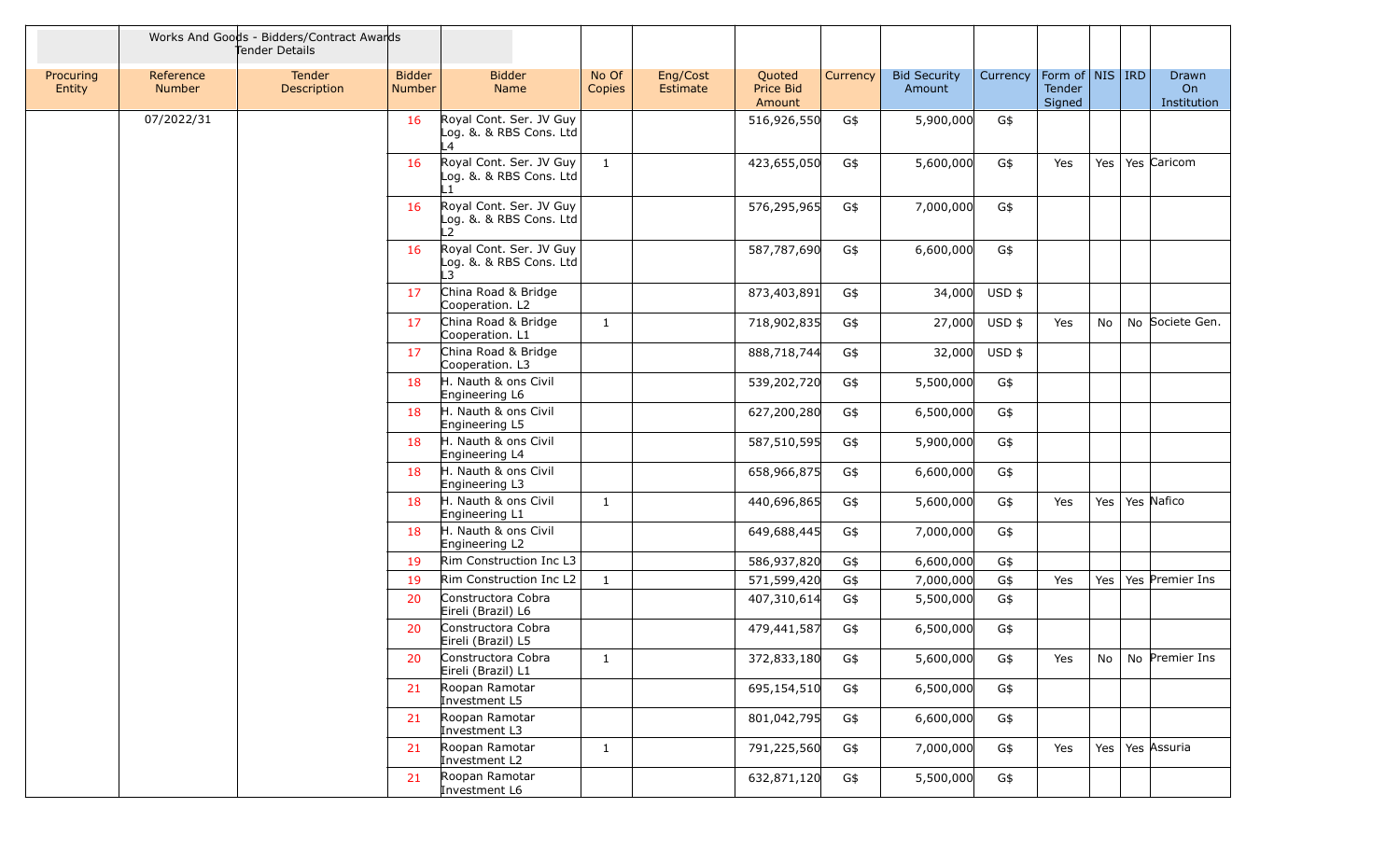|                     |                            | Works And Goods - Bidders/Contract Awards<br>Tender Details |                                |                                               |                 |                      |                               |          |                               |          |                                                     |         |                                                                 |
|---------------------|----------------------------|-------------------------------------------------------------|--------------------------------|-----------------------------------------------|-----------------|----------------------|-------------------------------|----------|-------------------------------|----------|-----------------------------------------------------|---------|-----------------------------------------------------------------|
| Procuring<br>Entity | Reference<br><b>Number</b> | Tender<br>Description                                       | <b>Bidder</b><br><b>Number</b> | <b>Bidder</b><br>Name                         | No Of<br>Copies | Eng/Cost<br>Estimate | Quoted<br>Price Bid<br>Amount | Currency | <b>Bid Security</b><br>Amount | Currency | Form of $\vert$ NIS $\vert$ IRD<br>Tender<br>Signed |         | Drawn<br>On<br>Institution                                      |
|                     | 07/2022/31                 |                                                             | 21                             | Roopan Ramotar<br>Investment L4               |                 |                      | 692,679,435                   | G\$      | 5,900,000                     | G\$      |                                                     |         |                                                                 |
|                     |                            |                                                             | 22                             | Rodger Michael King<br>Const. Ser. L1, L5 &L6 | $\mathbf{1}$    |                      | 0l                            | G\$      |                               | G\$      | No                                                  |         | Yes   Yes   FTP Signed<br>but not<br>completed.,<br><b>GBTI</b> |
|                     |                            |                                                             | 22                             | Roopan Ramotar<br>Investment L2, 3 & 4        |                 |                      |                               |          |                               |          | No                                                  |         | FTP not<br>signed nor<br>completed                              |
|                     |                            |                                                             | 23                             | Well Built Construction<br>Service L3         |                 |                      | 598,750,000                   | G\$      | 6,600,000                     | G\$      |                                                     |         |                                                                 |
|                     |                            |                                                             | 23                             | Well Built Construction<br>Service L2         | $\mathbf{1}$    |                      | 587,560,000                   | G\$      | 7,000,000                     | G\$      | Yes                                                 | Yes     | Yes Caricom                                                     |
|                     |                            |                                                             | 24                             | Mohamed's Excavating<br>Const. Inc L5         |                 |                      | 521,682,002                   | G\$      | 6,500,000                     | G\$      |                                                     |         |                                                                 |
|                     |                            |                                                             | 24                             | Mohamed's Excavating<br>Const. Inc L2         | $\mathbf{1}$    |                      | 545,664,789                   | G\$      | 5,600,000                     | G\$      | Yes                                                 | Yes $ $ | Yes Assuria                                                     |
|                     |                            |                                                             | 24                             | Mohamed's Excavating<br>Const. Inc L3         |                 |                      | 550,908,490                   | G\$      | 6,600,000                     | G\$      |                                                     |         |                                                                 |
|                     |                            |                                                             | 24                             | Mohamed's Excavating<br>Const. Inc L4         |                 |                      | 480,664,252                   | G\$      | 5,900,000                     | G\$      |                                                     |         |                                                                 |
|                     |                            |                                                             | 24                             | Mohamed's Excavating<br>Const. Inc L6         |                 |                      | 442,813,875                   | G\$      | 5,500,000                     | G\$      |                                                     |         |                                                                 |
|                     |                            |                                                             | 25                             | N&S General Eng. 7<br>Contracting Ser. L2     |                 |                      | 503,365,846                   | G\$      | 7,000,000                     | G\$      |                                                     |         |                                                                 |
|                     |                            |                                                             | 25                             | N&S General Eng. 7<br>Contracting Ser. L1     | $\overline{2}$  |                      | 375,659,760                   | G\$      | 5,600,000                     | G\$      | Yes                                                 |         | Yes   Yes   Caricom                                             |
|                     |                            |                                                             | 25                             | N&S General Eng. 7<br>Contracting Ser. L3     |                 |                      | 505,115,735                   | G\$      | 6,600,000                     | G\$      |                                                     |         |                                                                 |
|                     |                            |                                                             | 25                             | N&S General Eng. 7<br>Contracting Ser. L4     |                 |                      | 518,148,855                   | G\$      | 5,900,000                     | G\$      |                                                     |         |                                                                 |
|                     |                            |                                                             | 25                             | N&S General Eng. 7<br>Contracting Ser. L5     |                 |                      | 526,992,270                   | G\$      | 6,500,000                     | G\$      |                                                     |         |                                                                 |
|                     |                            |                                                             | 25                             | N&S General Eng. 7<br>Contracting Ser. L6     |                 |                      | 465,114,195                   | G\$      | 5,500,000                     | G\$      |                                                     |         |                                                                 |
|                     |                            |                                                             | 26                             | Pooran Manman Gen.<br>Contrac. Services. L3   |                 |                      | 297,271,170                   | G\$      | 6,600,000                     | G\$      |                                                     |         |                                                                 |
|                     |                            |                                                             | 26                             | Pooran Manman Gen.<br>Contrac. Services. L1   | $\mathbf{1}$    |                      | 354,388,702                   | G\$      | 5,600,000                     | G\$      | Yes                                                 |         | Yes   Yes   Caricom                                             |
|                     |                            |                                                             | 26                             | Pooran Manman Gen.<br>Contrac. Services. L2   |                 |                      | 375,802,617                   | G\$      | 7,000,000                     | G\$      |                                                     |         |                                                                 |
|                     |                            |                                                             | 27                             | Morris Jeffery Enterprise<br>L5.              |                 |                      | 261,506,595                   | G\$      | 6,500,000                     | G\$      |                                                     |         |                                                                 |
|                     |                            |                                                             | 27                             | Morris Jeffery Enterprise<br>L3               |                 |                      | 60,198,075                    | G\$      | 6,600,000                     | G\$      |                                                     |         |                                                                 |
|                     |                            |                                                             | 27                             | Morris Jeffery Enterprise<br>L4               |                 |                      | 48,924,330                    | G\$      | 5,900,000                     | G\$      |                                                     |         |                                                                 |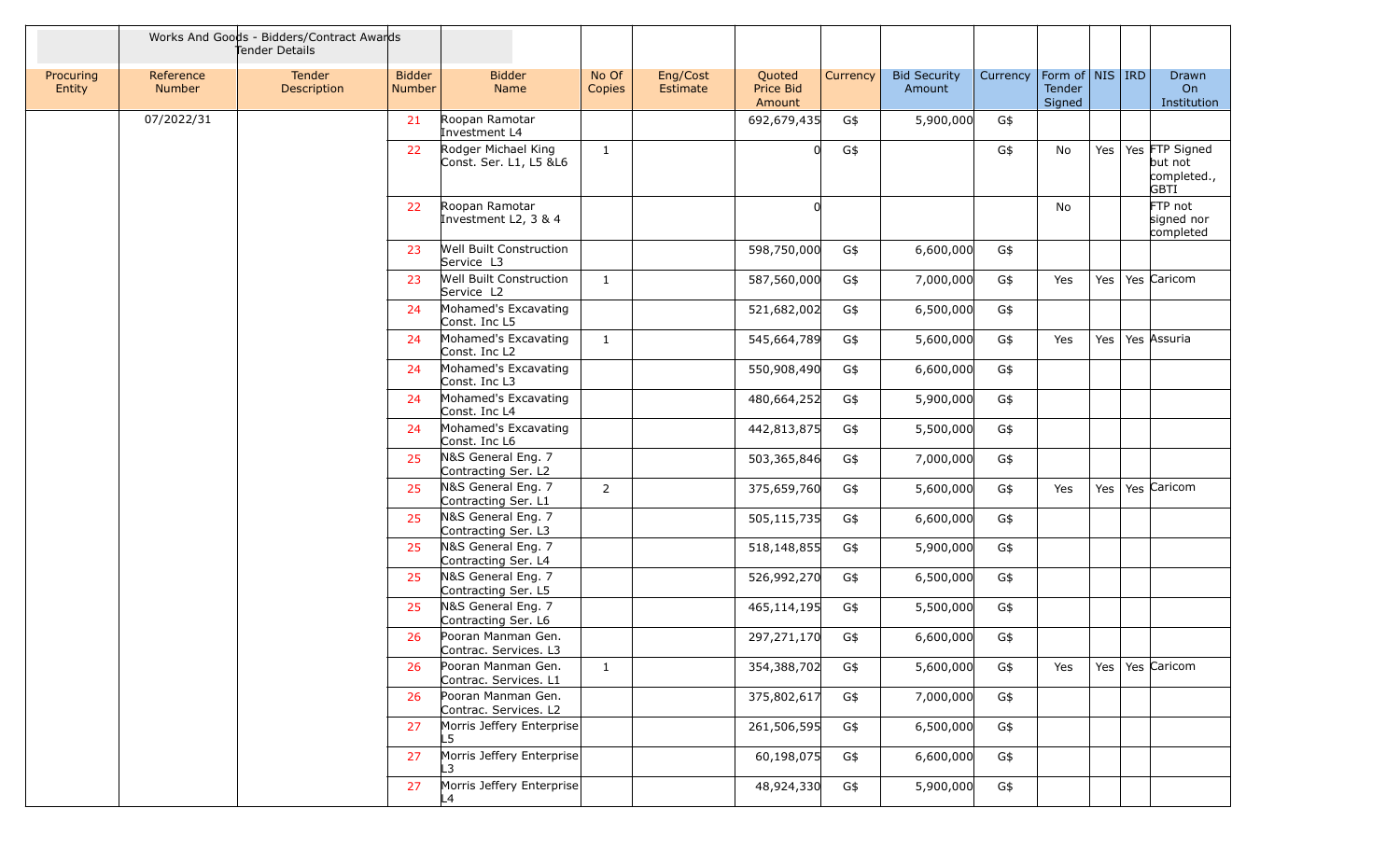|                     |                            | Works And Goods - Bidders/Contract Awards<br>Tender Details |                                |                                      |                 |                      |                               |          |                               |          |                                    |     |                 |                            |
|---------------------|----------------------------|-------------------------------------------------------------|--------------------------------|--------------------------------------|-----------------|----------------------|-------------------------------|----------|-------------------------------|----------|------------------------------------|-----|-----------------|----------------------------|
| Procuring<br>Entity | Reference<br><b>Number</b> | <b>Tender</b><br>Description                                | <b>Bidder</b><br><b>Number</b> | <b>Bidder</b><br>Name                | No Of<br>Copies | Eng/Cost<br>Estimate | Quoted<br>Price Bid<br>Amount | Currency | <b>Bid Security</b><br>Amount | Currency | Form of NIS RD<br>Tender<br>Signed |     |                 | Drawn<br>On<br>Institution |
|                     | 07/2022/31                 |                                                             | 27                             | Morris Jeffery Enterprise<br>L2      |                 |                      | 49,529,760                    | G\$      | 7,000,000                     | G\$      |                                    |     |                 |                            |
|                     |                            |                                                             | 27                             | Morris Jeffery Enterprise<br>L6      |                 |                      | 413,599,830                   | G\$      | 5,500,000                     | G\$      |                                    |     |                 |                            |
|                     |                            |                                                             | 27                             | Morris Jeffery Enterprise<br>L1      | 1               |                      | 398,676,390                   | G\$      | 5,600,000                     | G\$      | Yes                                | Yes |                 | Yes Caricom                |
|                     |                            |                                                             | 28                             | Vals Construction L5                 |                 |                      | 581,306,252                   | G\$      | 6,500,000                     | G\$      |                                    |     |                 |                            |
|                     |                            |                                                             | 28                             | Vals Construction L4                 |                 |                      | 539,774,552                   | G\$      | 5,900,000                     | G\$      |                                    |     |                 |                            |
|                     |                            |                                                             | 28                             | Vals Construction L3                 |                 |                      | 615,289,503                   | G\$      | 615,289,503                   | G\$      |                                    |     |                 |                            |
|                     |                            |                                                             | 28                             | Vals Construction L1                 | $\mathbf{1}$    |                      | 414,317,400                   | G\$      | 5,600,000                     | G\$      | Yes                                | Yes |                 | Yes Premier Ins            |
|                     |                            |                                                             | 28                             | Vals Construction L2                 |                 |                      | 605,447,589                   | G\$      | 7,000,000                     | G\$      |                                    |     |                 |                            |
|                     |                            |                                                             | 28                             | Vals Construction L6                 |                 |                      | 512,525,475                   | G\$      | 5,500,000                     | G\$      |                                    |     |                 |                            |
|                     |                            |                                                             | 29                             | R. Kissoon Contracting<br>Service L6 |                 |                      | 826,690,830                   | G\$      | 5,500,000                     | G\$      |                                    |     |                 |                            |
|                     |                            |                                                             | 29                             | R. Kissoon Contracting<br>Service L4 |                 |                      | 889,505,820                   | G\$      | 5,900,000                     | G\$      |                                    |     |                 |                            |
|                     |                            |                                                             | 29                             | R. Kissoon Contracting<br>Service L5 |                 |                      | 941,589,180                   | G\$      | 6,500,000                     | G\$      |                                    |     |                 |                            |
|                     |                            |                                                             | 29                             | R. Kissoon Contracting<br>Service L3 |                 |                      | 985,712,700                   | G\$      | 6,600,000                     | G\$      |                                    |     |                 |                            |
|                     |                            |                                                             | 29                             | R. Kissoon Contracting<br>Service L2 |                 |                      | 980,952,420                   | G\$      | 7,000,000                     | G\$      |                                    |     |                 |                            |
|                     |                            |                                                             | 29                             | R. Kissoon Contracting<br>Service L1 | 2               |                      | 605,029,740                   | G\$      | 5,600,000                     | G\$      | Yes                                |     | Yes   Yes   GTM |                            |
|                     |                            |                                                             | 30                             | Ramesh Barker Const L6               |                 |                      | 403,018,140                   | G\$      | 5,500,000                     | G\$      |                                    |     |                 |                            |
|                     |                            |                                                             | 30                             | Ramesh Barker Const L5               | 1               |                      | 479,532,270                   | G\$      | 6,500,000                     | G\$      | Yes                                |     |                 | Yes   Yes   Premier Ins    |
|                     |                            |                                                             | 31                             | K&P Project<br>Management Inc L4     |                 |                      | 585,942,885                   | G\$      | 5,900,000                     | G\$      |                                    |     |                 |                            |
|                     |                            |                                                             | 31                             | K&P Project<br>Management Inc L3     |                 |                      | 691,348,875                   | G\$      | 6,600,000                     | G\$      |                                    |     |                 |                            |
|                     |                            |                                                             | 31                             | K&P Project<br>Management Inc L2     | 1               |                      | 658,008,435                   | G\$      | 7,000,000                     | G\$      | Yes                                |     |                 | Yes   Yes   Premier Ins    |
|                     |                            |                                                             | 32                             | Aronco Services Inc L1               | $\mathbf{1}$    |                      | 425,425,510                   | G\$      | 5,600,000                     | G\$      | Yes                                |     |                 | Yes   Yes   Premier Ins    |
|                     |                            |                                                             | 33                             | Int'l Imports & Supplies<br>L2       | $\mathbf{1}$    |                      | 581,629,637                   | G\$      | 7,000,000                     | G\$      | Yes                                |     |                 | Yes   Yes   Premier Ins    |
|                     |                            |                                                             | 33                             | Int'l Imports & Supplies             |                 |                      | 524,184,175                   | G\$      | 5,900,000                     | G\$      |                                    |     |                 |                            |
|                     |                            |                                                             | 33                             | Int'l Imports & Supplies<br>L5       |                 |                      | 533,804,923                   | G\$      | 6,500,000                     | G\$      |                                    |     |                 |                            |
|                     |                            |                                                             | 34                             | JK Ent Inc L4                        |                 |                      | 415,206,498                   | G\$      | 5,900,000                     | G\$      |                                    |     |                 |                            |
|                     |                            |                                                             | 34                             | JK Ent Inc L2                        |                 |                      | 483,962,031                   | G\$      | 7,000,000                     | G\$      |                                    |     |                 |                            |
|                     |                            |                                                             | 34                             | JK Ent Inc L1                        | 0               |                      | 357,419,170                   | G\$      | 5,600,000                     | G\$      | Yes                                |     |                 | Yes   Yes   Nafico         |
|                     |                            |                                                             | 34                             | JK Ent Inc L3                        |                 |                      | 484,678,068                   | G\$      | 6,600,000                     | G\$      |                                    |     |                 |                            |
|                     |                            |                                                             | 34                             | JK Ent Inc L5                        |                 |                      | 453,517,533                   | G\$      | 6,500,000                     | G\$      |                                    |     |                 |                            |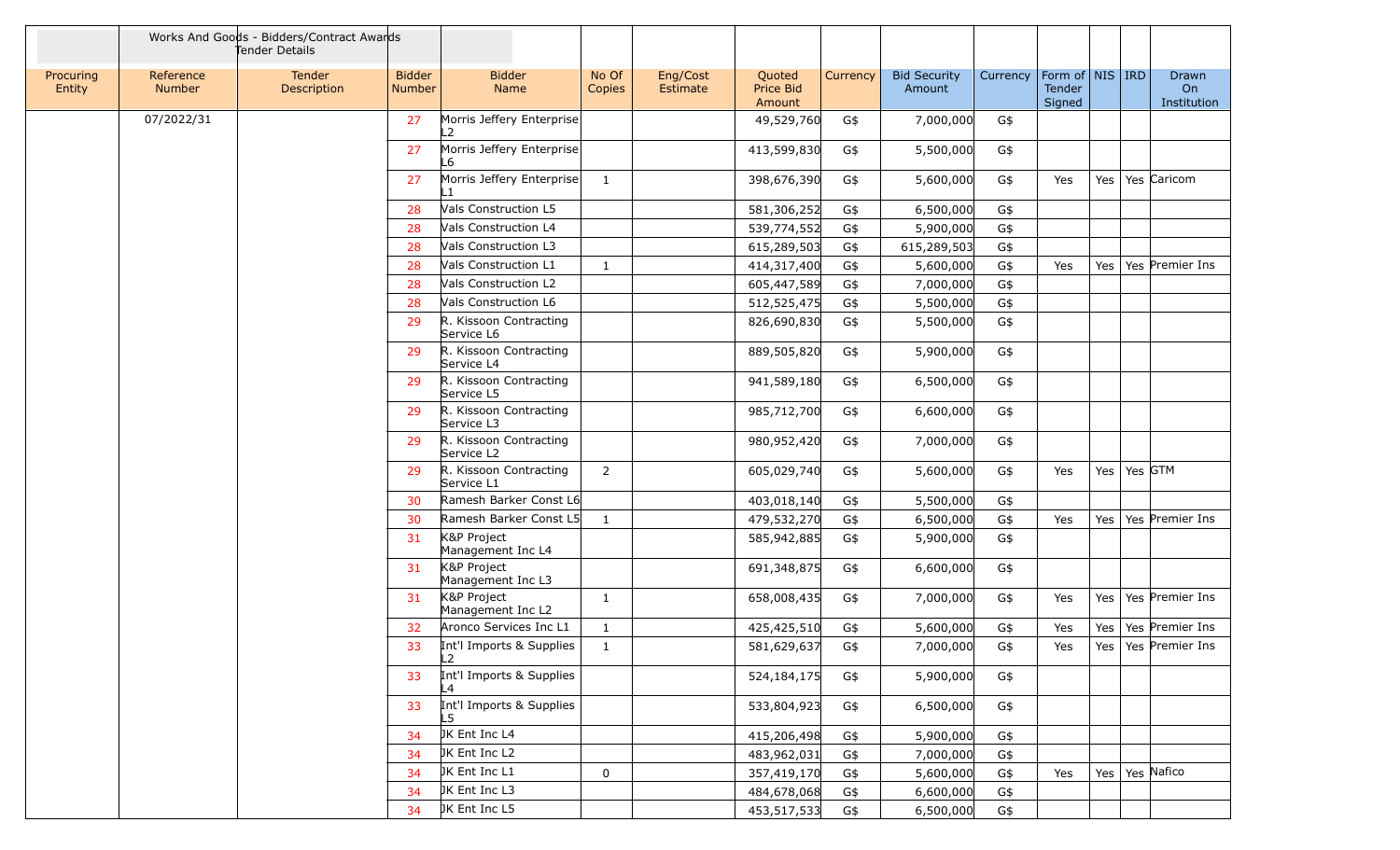|                                   |                            | Works And Goods - Bidders/Contract Awards<br>Tender Details                                                          |                                |                                                       |                 |                      |                               |             |                               |             |                                         |     |                   |                                                |
|-----------------------------------|----------------------------|----------------------------------------------------------------------------------------------------------------------|--------------------------------|-------------------------------------------------------|-----------------|----------------------|-------------------------------|-------------|-------------------------------|-------------|-----------------------------------------|-----|-------------------|------------------------------------------------|
| Procuring<br>Entity               | Reference<br><b>Number</b> | Tender<br>Description                                                                                                | <b>Bidder</b><br><b>Number</b> | <b>Bidder</b><br>Name                                 | No Of<br>Copies | Eng/Cost<br>Estimate | Quoted<br>Price Bid<br>Amount | Currency    | <b>Bid Security</b><br>Amount | Currency    | Form of   NIS   IRD<br>Tender<br>Signed |     |                   | Drawn<br>On<br>Institution                     |
|                                   | 07/2022/31                 |                                                                                                                      | 34                             | JK Ent Inc L6                                         |                 |                      | 379,361,871                   | G\$         | 5,500,000                     | G\$         |                                         |     |                   |                                                |
|                                   |                            |                                                                                                                      | 35                             | B&J Civil Works L5                                    | $\mathbf{1}$    |                      | 549,578,820                   | G\$         | 6,500,000                     | G\$         | Yes                                     |     |                   | Yes   Yes   Caricom                            |
|                                   |                            |                                                                                                                      | 36                             | D&R Const. & Mach.<br>Ren. L5                         |                 | 539,370,456          | 446,469,240                   | G\$         | 6,500,000                     | G\$         |                                         |     |                   |                                                |
|                                   |                            |                                                                                                                      | 36                             | D&R Const. & Mach.<br>Ren. L3                         |                 | 604,418,415          | 479,362,275                   | G\$         | 6,600,000                     | G\$         |                                         |     |                   |                                                |
|                                   |                            |                                                                                                                      | 36                             | D&R Const. & Mach.<br>Ren. L1                         | $\mathbf{1}$    | 425,691,078          | 352,860,480                   | G\$         | 5,600,000                     | G\$         | Yes                                     | Yes |                   | Yes Caricom                                    |
|                                   |                            |                                                                                                                      | 36                             | D&R Const. & Mach.<br>Ren. L6                         |                 | 473,514,325          | 378,698,985                   | G\$         | 5,500,000                     | G\$         |                                         |     |                   |                                                |
|                                   |                            |                                                                                                                      | 36                             | D&R Const. & Mach.<br>Ren. L2                         |                 | 587,828,534          | 476,427,945                   | G\$         | 7,000,000                     | G\$         |                                         |     |                   |                                                |
|                                   |                            |                                                                                                                      | 36                             | D&R Const. & Mach.<br>Ren. L4                         |                 | 530,530,345          | 416,477,145                   | G\$         | 5,900,000                     | G\$         |                                         |     |                   |                                                |
|                                   |                            |                                                                                                                      |                                | 150                                                   |                 |                      | O                             |             |                               |             |                                         |     |                   |                                                |
| Guyana<br>Elections<br>Commission | 08/2022/11                 | Provision of Services for<br>the Maintenance of<br>Perkins and Whisper watt<br>Generators                            | $\mathbf{1}$                   | Das Energy System Inc                                 | 1               |                      | 1,531,880                     | G\$         |                               | $\mathbf 0$ | Yes                                     |     | Yes   Yes $ $ BSD | completed &<br>Signed                          |
|                                   |                            |                                                                                                                      | $\overline{2}$                 | Pro Contracting Service                               | $\overline{2}$  |                      | 4,480,000                     | G\$         |                               |             | Yes                                     |     | Yes   Yes $ $ BSD | completed &<br>Signed                          |
|                                   |                            |                                                                                                                      |                                | $\overline{2}$                                        |                 |                      | 1,531,880                     |             |                               |             |                                         |     |                   |                                                |
| Ministry of<br>Education          |                            | 119/2021/40R Tech Design and Supervision of<br>a New General Secondary<br>School at Parcel 106 Pln.<br>Prospect, EBD | $\mathbf{1}$                   | Vikab Engin. Consul. &<br>Jain Consul. Guy. Inc.      | 3               |                      |                               | $\mathbf 0$ |                               | $\mathbf 0$ | Yes                                     | No  |                   | No Financial<br>proposal<br>submitted          |
|                                   |                            |                                                                                                                      | $\overline{2}$                 | Kalitech Inc                                          | 3               |                      |                               |             |                               |             | Yes                                     |     |                   | Yes   Yes   Financial<br>proposal<br>submitted |
|                                   |                            |                                                                                                                      | $\overline{3}$                 | CB Associates Inc JV<br>Brisbane O'garro<br>Alvaranga | 3               |                      |                               |             |                               |             | Yes                                     |     |                   | Yes   Yes   Financial<br>proposal<br>submitted |
|                                   |                            |                                                                                                                      | $\overline{4}$                 | Proj. Plan & Mang. &<br>Alpha Eng. & Des. &<br>Marcel | 3               |                      |                               |             |                               |             | Yes                                     | No  |                   | No Financial<br>proposal<br>submitted          |
|                                   |                            |                                                                                                                      | 5                              | Deen & Partners Arch. &<br>SRKN'gineering             | 3               |                      |                               |             |                               |             | Yes                                     |     |                   | Yes   Yes   Financial<br>proposal<br>submitted |
|                                   |                            |                                                                                                                      | 6                              | Carib. Eng. & Mang.<br>Consul. Inc.                   | 3               |                      |                               |             |                               |             | Yes                                     |     |                   | Yes   Yes   Financial<br>proposal<br>submitted |
|                                   |                            |                                                                                                                      | $\overline{7}$                 | Innovative Engineering<br>Consultancy Service         | $\overline{2}$  |                      |                               |             |                               |             | Yes                                     |     |                   | Yes   Yes   Financial<br>proposal<br>submitted |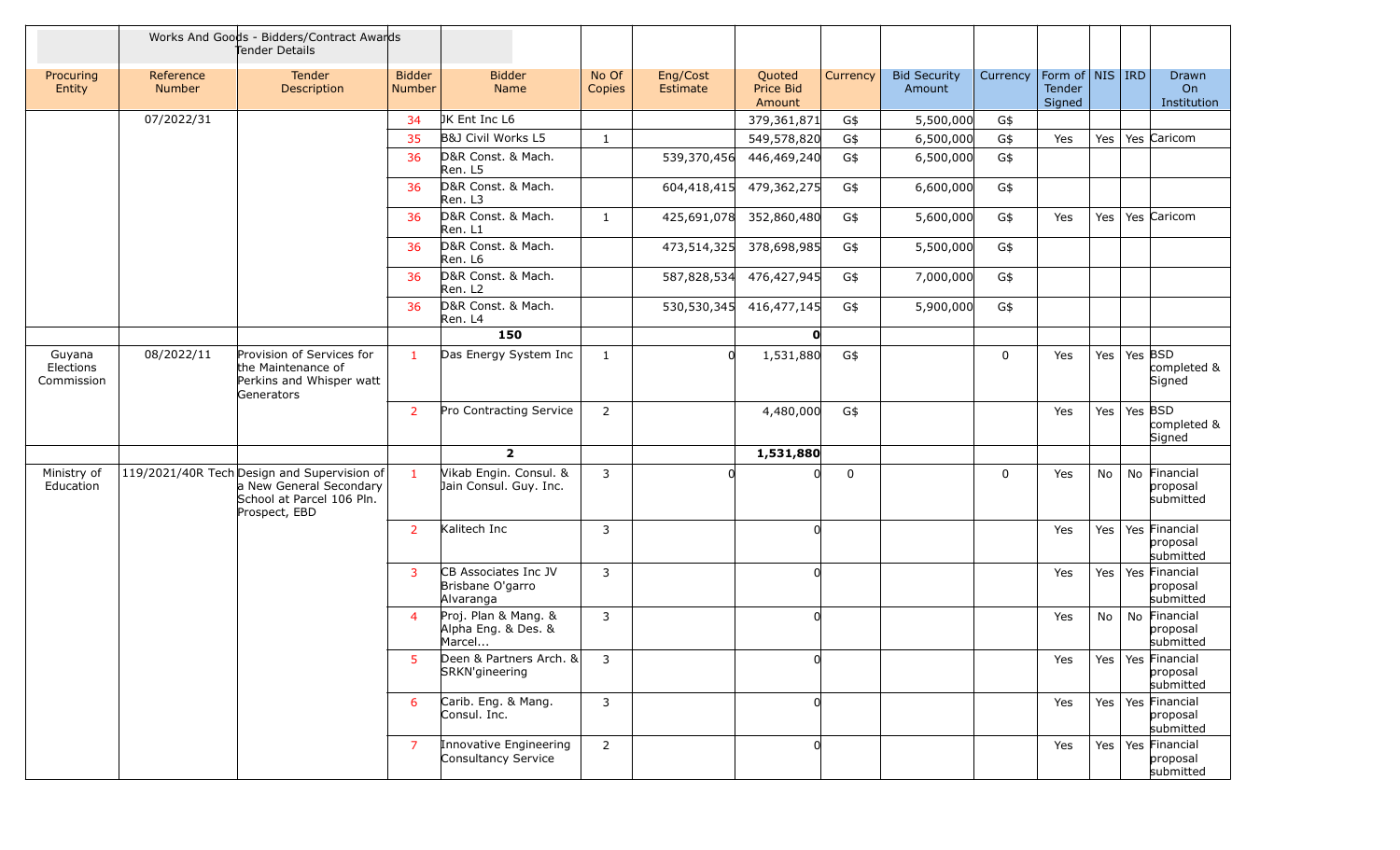|                                                            |                            | Works And Goods - Bidders/Contract Awards<br>Tender Details  |                         |                                                     |                 |                      |                               |          |                               |          |                                           |     |                                          |
|------------------------------------------------------------|----------------------------|--------------------------------------------------------------|-------------------------|-----------------------------------------------------|-----------------|----------------------|-------------------------------|----------|-------------------------------|----------|-------------------------------------------|-----|------------------------------------------|
| Procuring<br>Entity                                        | Reference<br><b>Number</b> | <b>Tender</b><br>Description                                 | <b>Bidder</b><br>Number | <b>Bidder</b><br>Name                               | No Of<br>Copies | Eng/Cost<br>Estimate | Quoted<br>Price Bid<br>Amount | Currency | <b>Bid Security</b><br>Amount | Currency | Form of   NIS   IRD  <br>Tender<br>Signed |     | <b>Drawn</b><br>On<br>Institution        |
|                                                            | 119/2021/40R Tech          |                                                              | 8                       | Shaker Consultancy<br>Group. & E&A<br>Consultants y | 3               |                      |                               |          |                               |          | Yes                                       | No  | No Financial<br>proposal<br>submitted    |
|                                                            |                            |                                                              |                         | 8                                                   |                 |                      | O                             |          |                               |          |                                           |     |                                          |
| Min. of Labour<br>Human Services<br>and Social<br>Security | 14/2022/39                 | Weeding & Cleaning of all<br>Location within the<br>Ministry | $\mathbf{1}$            | Panchu Dynamics<br>Contracting L9                   |                 |                      | 963,000                       | G\$      |                               |          |                                           |     |                                          |
|                                                            |                            |                                                              | $\mathbf{1}$            | Panchu Dynamics<br>Contracting L8                   |                 |                      | 1,026,000                     | G\$      |                               |          |                                           |     |                                          |
|                                                            |                            |                                                              | $\mathbf{1}$            | Panchu Dynamics<br>Contracting L3                   | $\mathbf 0$     | <sub>0</sub>         | 912,330                       | G\$      | 60,000                        | G\$      | Yes                                       | Yes | Yes Dem. Bank                            |
|                                                            |                            |                                                              | $2^{\circ}$             | Suncrest Farms                                      | 1               |                      | 9,278,226                     | G\$      | 185,565                       | G\$      | Yes                                       | Yes | Yes Assuria                              |
|                                                            |                            |                                                              | 3                       | KHE Engineering                                     | $\overline{2}$  |                      | 10,314,640                    | G\$      | 206,293                       | G\$      | Yes                                       | Yes | Yes Assuria                              |
|                                                            |                            |                                                              | $\overline{4}$          | <b>PRO Business</b>                                 |                 |                      | 44,430,750                    | G\$      |                               |          | Yes                                       |     | Yes   Yes   No Bid<br>Seurity Seen       |
|                                                            |                            |                                                              | 5                       | KW &L Enterprise                                    | $\mathbf{1}$    |                      | 9,452,349                     | G\$      | 189,047                       | G\$      | Yes                                       | Yes | Yes Premier Ins                          |
|                                                            |                            |                                                              | 6                       | Professional Engineering<br>& Construction Services | $\overline{2}$  |                      | 6,215,580                     | G\$      | 124,312                       | G\$      | Yes                                       |     | Yes   Yes   Caricom                      |
|                                                            |                            |                                                              | $\overline{7}$          | Feroze Construction<br>Services                     | $\mathbf{1}$    |                      | 7,766,286                     | G\$      | 155,326                       | G\$      | Yes                                       | Yes | Yes Premier Ins                          |
|                                                            |                            |                                                              | 8                       | MP's Enterprise                                     | $\mathbf{1}$    |                      | 58,468,384                    | G\$      | 1,169,368                     | G\$      | Yes                                       | Yes | Yes Caricom                              |
|                                                            |                            |                                                              | 9                       | Million Mountain<br>Engineering                     | $\mathbf{1}$    |                      | 10,425,793                    | G\$      | 208,516                       | G\$      | Yes                                       | Yes | Yes Caricom                              |
|                                                            |                            |                                                              | 10                      | MR Investment<br>Services                           | $\overline{2}$  |                      | 11,354,760                    | G\$      | 227,095                       | G\$      | Yes                                       | Yes | Yes Diamond                              |
|                                                            |                            |                                                              | 11                      | Next Level Gen. Sup. &<br>Const                     | $\mathbf{1}$    |                      | 5,667,084                     | G\$      | 113,342                       | G\$      | Yes                                       |     | Yes   Yes   Diamond                      |
|                                                            |                            |                                                              | 12                      | OKN Enterprise                                      | $\mathbf{1}$    |                      | 2,844,243                     | G\$      |                               |          | Yes                                       |     | Yes   Yes   BSDP<br>Completed &<br>signd |
|                                                            |                            |                                                              | 13                      | Caribbean Solutions                                 | $\overline{2}$  |                      | 14,664,060                    | G\$      | 293,281                       | G\$      | Yes                                       | Yes | Yes Nafico                               |
|                                                            |                            |                                                              | 14                      | Centaur Investment Inc                              | $\overline{2}$  |                      | 38,833,279                    | G\$      | $\Omega$                      | G\$      | Yes                                       | Yes | Yes No bid<br>security                   |
|                                                            |                            |                                                              | 15                      | Rico Timbers                                        | $\overline{2}$  |                      | 11,354,760                    | G\$      | 228,000                       | G\$      | Yes                                       |     | Yes   Yes   Dem. Bank<br>(Cheque)        |
|                                                            |                            |                                                              | 16                      | Rajesh Sahadeo<br>Contracting L9 &L10               |                 |                      | 0l                            |          | 88,185                        | G\$      |                                           |     |                                          |
|                                                            |                            |                                                              | 16                      | Rajesh Sahadeo<br>Contracting L9 &L10               | 1               |                      | 12,787,335                    | G\$      | 167,562                       | G\$      | Yes                                       |     | Yes   Yes   Assuria                      |
|                                                            |                            |                                                              | 17                      | Daniel Ramcharran<br>Weeding Cleaning               | $\mathbf{1}$    |                      | 8,325,000                     | G\$      |                               |          | Yes                                       |     | Yes   Yes   No Bid Sec.                  |
|                                                            |                            |                                                              | 18                      | Pro Contracting<br>Services                         | $\mathbf{1}$    |                      | 9,511,834                     | G\$      |                               |          | Yes                                       |     | Yes   Yes   No Bid Sec                   |
|                                                            |                            |                                                              | 19                      | <b>RNS Construction</b><br>Services                 | $\mathbf{1}$    |                      | 23,526,279                    | G\$      | 0                             | G\$      | Yes                                       |     | Yes   Yes   No Bid Sec                   |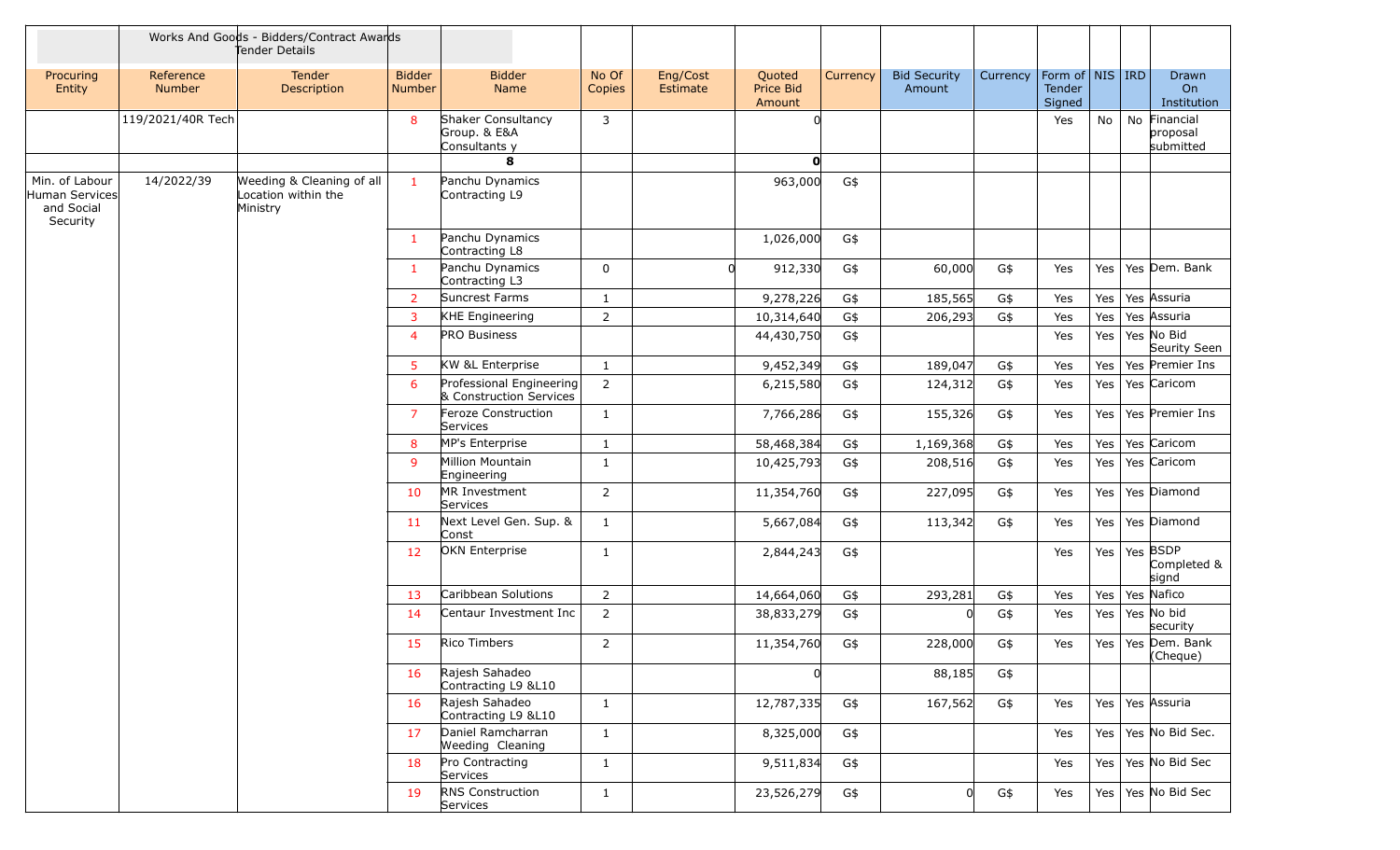|                     |                            | Works And Goods - Bidders/Contract Awards<br>Tender Details |                                |                                             |                 |                      |                               |          |                               |          |                                         |         |     |                                        |
|---------------------|----------------------------|-------------------------------------------------------------|--------------------------------|---------------------------------------------|-----------------|----------------------|-------------------------------|----------|-------------------------------|----------|-----------------------------------------|---------|-----|----------------------------------------|
| Procuring<br>Entity | Reference<br><b>Number</b> | Tender<br>Description                                       | <b>Bidder</b><br><b>Number</b> | <b>Bidder</b><br>Name                       | No Of<br>Copies | Eng/Cost<br>Estimate | Quoted<br>Price Bid<br>Amount | Currency | <b>Bid Security</b><br>Amount | Currency | Form of   NIS   IRD<br>Tender<br>Signed |         |     | Drawn<br>On<br>Institution             |
|                     | 14/2022/39                 |                                                             | 20                             | Ramkalawan Invetments<br>& Services         | $\mathbf{1}$    |                      | 244,729,700                   | G\$      | 4,914,594                     | G\$      | Yes                                     |         |     | Yes   Yes   Dem. Bank.<br>(Cheque      |
|                     |                            |                                                             | 21                             | Congenial Super Centre                      | $\overline{2}$  |                      | 2,662,680                     | G\$      | 533,254                       | G\$      | Yes                                     | Yes     |     | Yes Assuria                            |
|                     |                            |                                                             | 22                             | K's Enterprise &<br>Construction Services   | 0               |                      | 9,447,635                     | G\$      |                               |          | Yes                                     | Yes $ $ |     | Yes No bid<br>security                 |
|                     |                            |                                                             | 23                             | M&K Construction Co.                        | 1               |                      | 14,287,630                    | G\$      | 287,793                       | G\$      | Yes                                     |         |     | Yes   Yes Assuria<br>(Copy)            |
|                     |                            |                                                             | 24                             | LS Contracting Services                     | 3               |                      | 36,280,170                    | G\$      | 725,603                       | G\$      | Yes                                     | Yes     |     | Yes Nafico                             |
|                     |                            |                                                             | 25                             | Genco Trading &<br>Contracting Services     | $\overline{2}$  |                      | 14,751,738                    | G\$      |                               |          | Yes                                     | Yes     |     | Yes No Bid Sec                         |
|                     |                            |                                                             | 26                             | Sookraj Industries                          | 2               |                      | 3,382,200                     | G\$      | 67,644                        | G\$      | Yes                                     | Yes     |     | Yes Assuria                            |
|                     |                            |                                                             | 27                             | L&G Services                                | $\mathbf{1}$    |                      | 10,416,663                    | G\$      | 208,333                       | G\$      | Yes                                     | Yes     |     | Yes Assuria                            |
|                     |                            |                                                             | 28                             | Constrct It                                 | $\overline{2}$  |                      | 87,293,700                    | G\$      | 4,364,685                     | G\$      | Yes                                     | Yes     |     | Yes Nafico                             |
|                     |                            |                                                             | 29                             | Nitesh Contracting L10                      |                 |                      |                               |          | 92,802                        | G\$      |                                         |         |     |                                        |
|                     |                            |                                                             | 29                             | Nitesh Contracting L9                       |                 |                      |                               | G\$      | 129,042                       | G\$      | Yes                                     | Yes     | Yes |                                        |
|                     |                            |                                                             | 29                             | Nitesh Contracting L8                       | $\mathbf{1}$    |                      | 14,882,385                    | G\$      | 75,924,000                    | G\$      | Yes                                     | Yes     |     | Yes Assuria                            |
|                     |                            |                                                             | 30                             | <b>FS Construction</b>                      | 2               |                      | 54,319,698                    | G\$      | 1,086,394                     | G\$      | Yes                                     | Yes     |     | Yes Caricom                            |
|                     |                            |                                                             | 31                             | Extreme Gen. Const. &<br>Sup.               | $\overline{2}$  |                      | 72,509,670                    | G\$      | 1,450,193                     | G\$      | Yes                                     | Yes     |     | Yes Caricom                            |
|                     |                            |                                                             | 32                             | <b>HKBL Construction</b>                    | $\overline{2}$  |                      | 7,388,695                     | G\$      | 147,774                       | G\$      | Yes                                     | Yes $ $ |     | Yes Assuria                            |
|                     |                            |                                                             | 33                             | <b>AKP Contracting</b>                      | $\overline{2}$  |                      | 8,113,509                     | G\$      | 162,270                       | G\$      | Yes                                     | Yes     |     | Yes Nafico                             |
|                     |                            |                                                             | 34                             | SA Gen. Services                            | $\mathbf{1}$    |                      | 28,476,972                    | G\$      |                               |          | Yes                                     | Yes     |     | Yes No Bid<br>Security                 |
|                     |                            |                                                             | 35                             | Sookram Contracting                         | $\mathbf{1}$    |                      | 4,617,000                     | G\$      |                               |          | Yes                                     |         |     | Yes   Yes   No Bid<br>Security         |
|                     |                            |                                                             | 36                             | D&D Contracting                             | $\mathbf{1}$    |                      | 14,658,975                    | G\$      |                               |          | Yes                                     |         |     | Yes   Yes   No Bid<br>Security         |
|                     |                            |                                                             | 37                             | SD Plumbing, Welding &<br>Gen. Const.       | $\mathbf{1}$    |                      | 15,103,935                    | G\$      | 302,079                       | G\$      | Yes                                     | Yes $ $ |     | Yes Caricom                            |
|                     |                            |                                                             | 38                             | Rambarran's Const.<br>Ser.                  | $\mathbf{1}$    |                      | 12,100,244                    | G\$      |                               |          | Yes                                     | Yes     |     | Yes No Bid Sec                         |
|                     |                            |                                                             | 39                             | <b>J&amp;D Swift Contract.</b>              |                 |                      |                               |          | 62,330                        | G\$      | Yes                                     | Yes $ $ |     | Yes Lot 10.,<br>Assuria                |
|                     |                            |                                                             | 39                             | J&D Swift Contract.                         |                 |                      | 0                             |          | 73,188                        | G\$      |                                         |         |     | Lot 9.,<br>Assuria                     |
|                     |                            |                                                             | 39                             | <b>J&amp;D Swift Contract.</b>              | $\mathbf{1}$    |                      | 13,334,751                    | G\$      | 94,392                        | G\$      | Yes                                     |         |     | Yes   Yes $\lfloor$ Lot 8.,<br>Assuria |
|                     |                            |                                                             | 40                             | RH Land Scalping &<br>Gen. Maintenance Ser. | $\mathbf{1}$    |                      | 2,999,700                     | G\$      |                               |          | Yes                                     |         |     | Yes   Yes   BSDP Com. &<br>signed      |
|                     |                            |                                                             | 41                             | Clean Star Const. Ser.                      | $\overline{2}$  |                      | 24,945,651                    | G\$      | 437,643                       | G\$      | Yes                                     | Yes     |     | Yes Caricom                            |
|                     |                            |                                                             | 42                             | Lalchand's Const. &<br>Graphic Service      | $\overline{2}$  |                      | 13,946,435                    | G\$      | 278,929                       | G\$      | Yes                                     |         |     | Yes   Yes   Assuria                    |
|                     |                            |                                                             | 43                             | Grass & Tree Trimmers                       | $\overline{2}$  |                      | 10,519,164                    | G\$      | 210,384                       | $G\$     | Yes                                     |         |     | Yes   Yes   Caricom                    |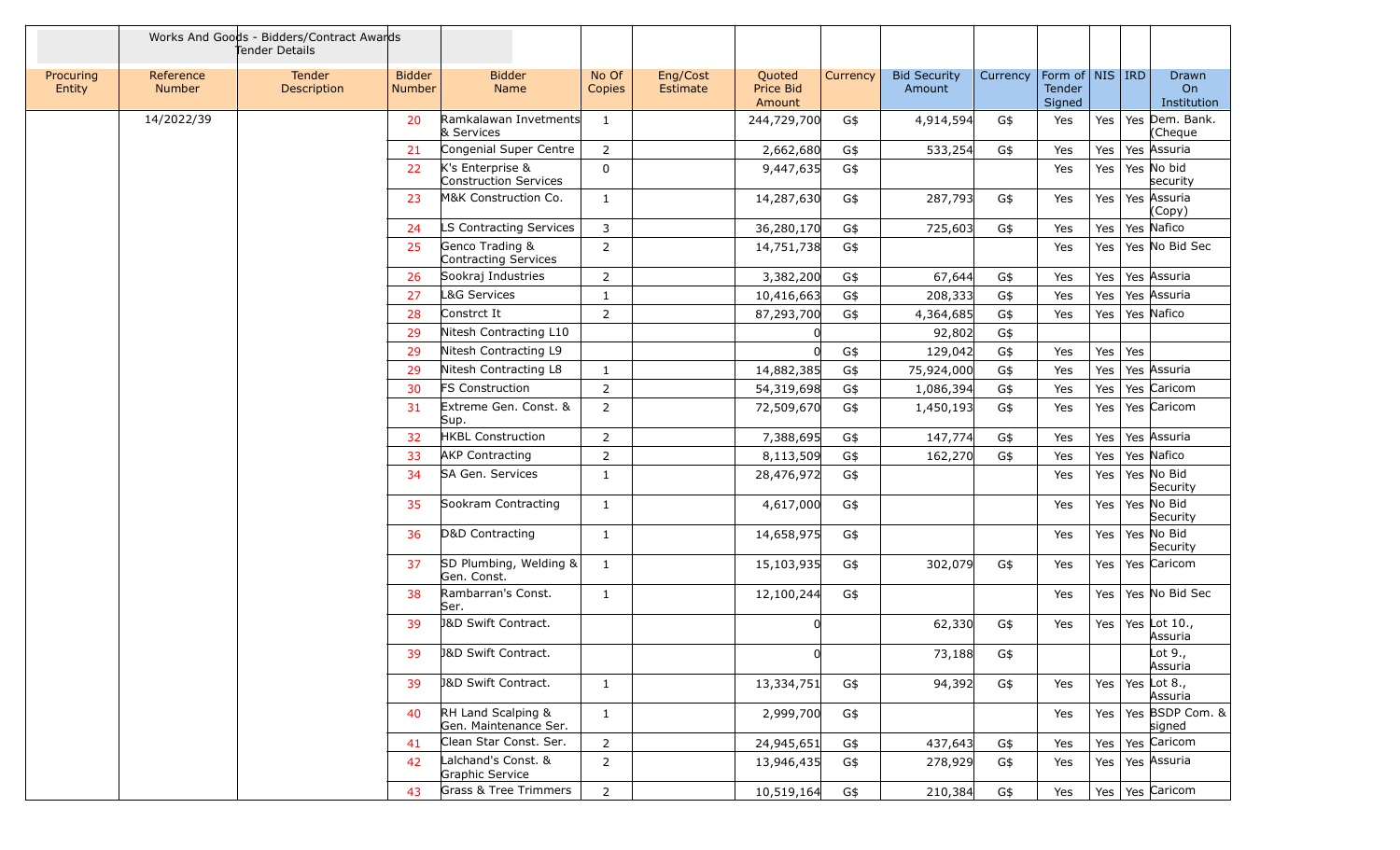|                             |                            | Works And Goods - Bidders/Contract Awards<br>Tender Details                          |                         |                                                    |                 |                             |                               |          |                               |             |                                                |     |                            |
|-----------------------------|----------------------------|--------------------------------------------------------------------------------------|-------------------------|----------------------------------------------------|-----------------|-----------------------------|-------------------------------|----------|-------------------------------|-------------|------------------------------------------------|-----|----------------------------|
| Procuring<br>Entity         | Reference<br><b>Number</b> | Tender<br>Description                                                                | <b>Bidder</b><br>Number | <b>Bidder</b><br>Name                              | No Of<br>Copies | Eng/Cost<br><b>Estimate</b> | Quoted<br>Price Bid<br>Amount | Currency | <b>Bid Security</b><br>Amount | Currency    | Form of   NIS   IRD<br><b>Tender</b><br>Signed |     | Drawn<br>On<br>Institution |
|                             | 14/2022/39                 |                                                                                      | 44                      | <b>MFC Consultancy</b>                             | $\mathbf{1}$    |                             | 23,283,576                    | G\$      | $\Omega$                      | G\$         | Yes                                            | Yes | Yes No Bid<br>Security     |
|                             |                            |                                                                                      | 45                      | Rohin Persaud Const. &<br>Plumbing                 | $\overline{2}$  |                             | 10,323,729                    | G\$      | 206,745                       | G\$         | Yes                                            | Yes | Yes Caricom                |
|                             |                            |                                                                                      | 46                      | JS&R Int'l Const.<br>Compnay                       | $\mathbf{1}$    |                             | 36,704,842                    | G\$      | $\Omega$                      | G\$         | Yes                                            | Yes | Yes No Bid<br>Security     |
|                             |                            |                                                                                      | 47                      | Kerry Jarvis                                       | $\mathbf{1}$    |                             | 10,603,755                    | G\$      | 202,075                       | G\$         | Yes                                            | Yes | Yes Premier Ins            |
|                             |                            |                                                                                      | 48                      | Joshi Const. &<br>Transportation Est.<br>Three     | $\overline{2}$  |                             | 59,021,500                    | G\$      | 1,180,430                     | G\$         | Yes                                            | Yes | Yes Caricom                |
|                             |                            |                                                                                      | 49                      | Brandon's Janitoral<br>Services                    | 2               |                             | 4,163,323                     | G\$      | 73,041                        | G\$         | Yes                                            | Yes | Yes Premier<br>(Copy)      |
|                             |                            |                                                                                      | 50                      | <b>LSK Services</b>                                | $\mathbf{1}$    |                             | 22,620,240                    | G\$      |                               | G\$         | Yes                                            | No  | Yes No Bid<br>Security     |
|                             |                            |                                                                                      | 51                      | Rayne's Weeding &<br>Cleaning Services L8          |                 |                             | 3,591,000                     | G\$      | 71,820                        | G\$         | Yes                                            |     | Yes $\vert$ Yes            |
|                             |                            |                                                                                      | 51                      | Rayne's Weeding &<br>Cleaning Services L4          | $\mathbf{1}$    |                             | 3,596,400                     | G\$      | 71,820                        | G\$         | Yes                                            | Yes | Yes Assuria                |
|                             |                            |                                                                                      | 52                      | SM&K Investment                                    | $\overline{2}$  |                             | 37,056,420                    | G\$      | 741,128                       | G\$         | Yes                                            | Yes | Yes Caricom                |
|                             |                            |                                                                                      | 53                      | Randolph Taylor Const.                             | $\mathbf{1}$    |                             | 21,574,044                    | G\$      | 594,480                       | G\$         | Yes                                            | Yes | Yes Caricom                |
|                             |                            |                                                                                      | 54                      | Express Enterprise                                 | $\mathbf{1}$    |                             | 8,993,385                     | G\$      | 179,867                       | G\$         | Yes                                            | Yes | Yes Premier Ins            |
|                             |                            |                                                                                      | 55                      | CF Landscaping                                     | $\mathbf{1}$    |                             | 2,541,197                     | G\$      |                               |             | Yes                                            | Yes | Yes BSDP Com. &<br>signed  |
|                             |                            |                                                                                      | 56                      | A Plus Consulting & Gen.<br>Ser. Inc               | $\overline{2}$  |                             | 15,350,490                    | G\$      | 307,010                       | G\$         | Yes                                            | Yes | Yes Diamond                |
|                             |                            |                                                                                      | 57                      | Emerald's Gen.<br>Contract. & Distributors         | $\overline{2}$  |                             | 16,751,925                    | G\$      | 335,039                       | G\$         | Yes                                            | Yes | Yes Caricom                |
|                             |                            |                                                                                      | 58                      | <b>VN Contracting</b><br>Services                  | $\mathbf{1}$    |                             | 5,749,994                     | G\$      | 115,000                       | G\$         | Yes                                            | Yes | Yes Diamond                |
|                             |                            |                                                                                      | 59                      | Joshua Group                                       | 0               |                             | 11,295,530                    | G\$      | $\Omega$                      | G\$         | Yes                                            | Yes | Yes No Bid<br>Security     |
|                             |                            |                                                                                      | 60                      | <b>ARS Investment</b>                              | $\overline{2}$  |                             | 29,411,262                    | G\$      | 585,225                       | G\$         | Yes                                            | Yes | Yes Premier Ins            |
|                             |                            |                                                                                      |                         | 68                                                 |                 |                             | $\mathbf{0}$                  |          |                               |             |                                                |     |                            |
|                             | 15/2022/39                 | Garbage Disposal Service                                                             | $\mathbf{1}$            | Sanddip Waste<br>Management Solutions              | $\overline{2}$  |                             | 1,589,000                     | G\$      |                               | $\mathbf 0$ | Yes                                            | Yes | Yes BSDP Com. &<br>signed  |
|                             |                            |                                                                                      | $\mathbf{2}$            | Cevons Waste<br>Management                         | $\overline{2}$  |                             | 11,103,480                    | G\$      | 300,000                       | G\$         | Yes                                            |     | Yes   Yes   Assuria        |
|                             |                            |                                                                                      | $\overline{3}$          | Sookraj Industries                                 | $\overline{2}$  |                             | 324,000                       | G\$      | 6,480                         | G\$         | Yes                                            |     | Yes   Yes Assuria          |
|                             |                            |                                                                                      | $\overline{4}$          | Pooran Bros. Disposal<br>Inc.                      | $\overline{2}$  |                             | 10,075,320                    | G\$      | 201,506                       | G\$         | Yes                                            | Yes | Yes Assuria                |
|                             |                            |                                                                                      |                         | 4                                                  |                 |                             | 324,000                       |          |                               |             |                                                |     |                            |
| Ministry of<br>Home Affairs | 21/2022/51                 | Supply and Delivery of<br>Furnishing and Equipment<br>for the Guyana Police<br>Force | $\mathbf{1}$            | CT Williams Technology<br>$\lfloor \cot 2 \rfloor$ |                 |                             |                               |          | 50,000                        | G\$         |                                                |     |                            |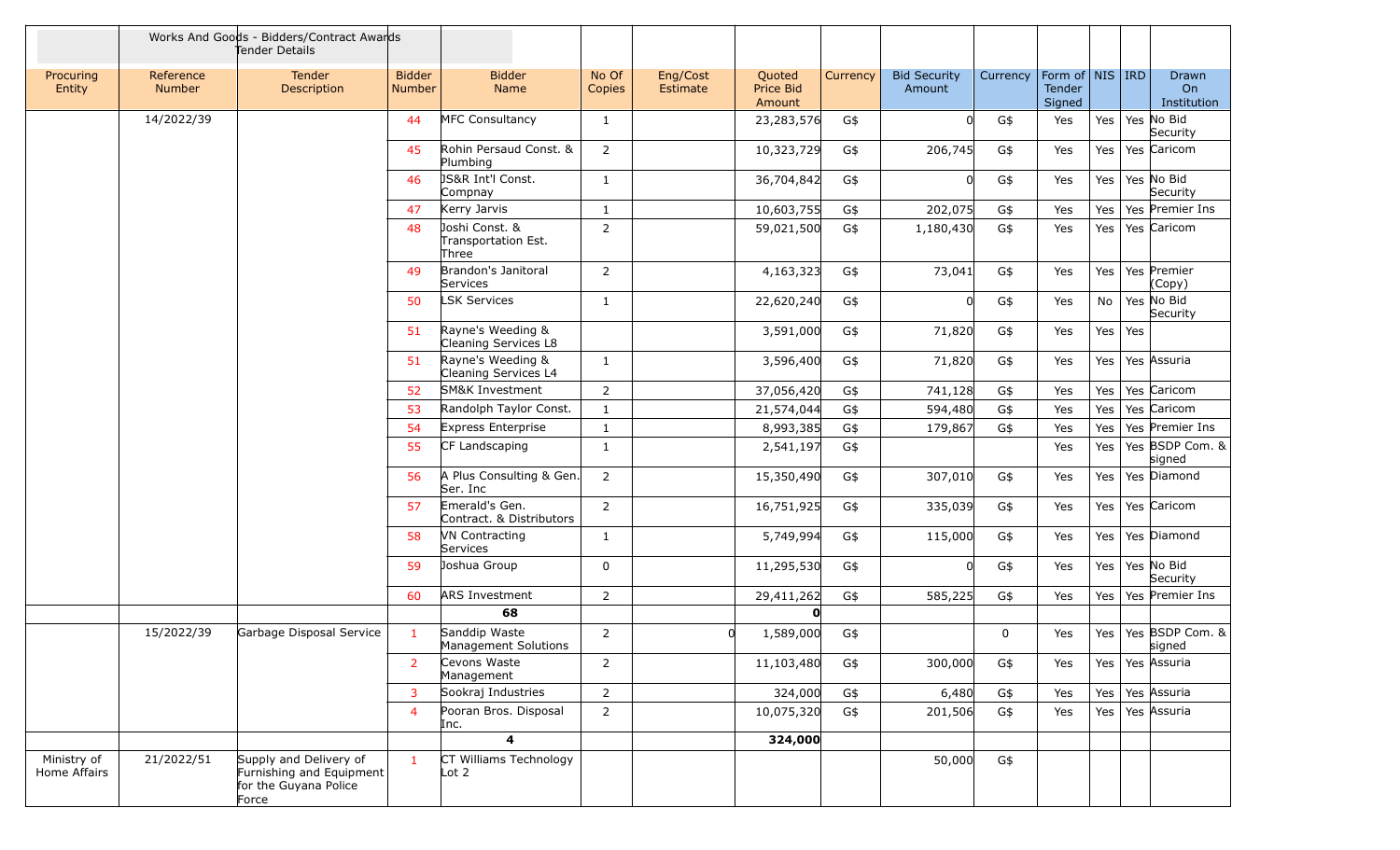|                                                         |                            | Works And Goods - Bidders/Contract Awards<br>Tender Details |                         |                                                 |                 |                      |                                      |          |                               |          |                                    |         |                            |
|---------------------------------------------------------|----------------------------|-------------------------------------------------------------|-------------------------|-------------------------------------------------|-----------------|----------------------|--------------------------------------|----------|-------------------------------|----------|------------------------------------|---------|----------------------------|
| Procuring<br>Entity                                     | Reference<br><b>Number</b> | <b>Tender</b><br>Description                                | <b>Bidder</b><br>Number | <b>Bidder</b><br>Name                           | No Of<br>Copies | Eng/Cost<br>Estimate | Quoted<br><b>Price Bid</b><br>Amount | Currency | <b>Bid Security</b><br>Amount | Currency | Form of NIS RD<br>Tender<br>Signed |         | Drawn<br>On<br>Institution |
|                                                         | 21/2022/51                 |                                                             | $\mathbf{1}$            | CT Williams Technology<br>Lot 1&2               | $\overline{2}$  |                      | 13,467,960                           | G\$      | 100,000                       | G\$      | Yes                                |         | Yes   Yes   Assuris        |
|                                                         |                            |                                                             | $\overline{2}$          | Engineering &<br>Construction Inc               | $\overline{2}$  |                      | 3,731,032                            | G\$      | 100,000                       | G\$      | Yes                                | Yes $ $ | Yes Bank of<br>Baroda      |
|                                                         |                            |                                                             |                         | з                                               |                 |                      | $\mathbf{0}$                         |          |                               |          |                                    |         |                            |
| MOA-National<br>Drainage and<br>Irrigation<br>Authority | 37/2022/21                 | Transportation of Fuel and<br>Lubricants Lots 1-3           | $\mathbf{1}$            | Astra Services Lot 3                            |                 | 18,218,000           | 18,039,500                           | G\$      | 360,790                       | G\$      |                                    |         |                            |
|                                                         |                            |                                                             | $\mathbf{1}$            | Astra Services Lot 2                            |                 | 28,309,000           | 28,305,000                           | G\$      | 566,100                       | G\$      | Yes                                | Yes $ $ | Yes                        |
|                                                         |                            |                                                             | $\mathbf{1}$            | Astra Services Lot 1                            | $\mathbf{1}$    | 10,575,000           | 10,187,000                           | G\$      | 203,740                       | G\$      | Yes                                | Yes     | Yes Assuris                |
|                                                         |                            |                                                             | $\overline{2}$          | Amic General<br>Construction Service L1         | $\overline{2}$  |                      | 8,882,500                            | G\$      | 277,650                       | G\$      | Yes                                | Yes     | Yes Nafico                 |
|                                                         |                            |                                                             | 3                       | Seeram Civil<br>Engineering &<br>Woodworking L3 |                 |                      | 18,084,000                           | G\$      | 361,680                       | G\$      |                                    |         |                            |
|                                                         |                            |                                                             | $\mathbf{3}$            | Seeram Civil<br>Engineering &<br>Woodworking L2 |                 |                      | 28,065,000                           | G\$      | 561,300                       | G\$      |                                    |         |                            |
|                                                         |                            |                                                             | $\overline{3}$          | Seeram Civil<br>Engineering &<br>Woodworking L1 | $\overline{2}$  |                      | 10,250,000                           | G\$      | 205,000                       | G\$      | Yes                                |         | Yes   Yes   Diamond Ins    |
|                                                         |                            |                                                             | $\overline{4}$          | MVR Construction L2                             |                 |                      | 26,610,460                           | G\$      | 532,209                       | G\$      |                                    |         |                            |
|                                                         |                            |                                                             | $\overline{4}$          | MVR Construction L1                             | $\overline{2}$  |                      | 9,852,500                            | G\$      | 197,050                       | G\$      | Yes                                | Yes     | Yes Assuria                |
|                                                         |                            |                                                             | 5                       | Rene's Constructing<br>Service Inc L3           | $\overline{2}$  |                      | 7,385,050                            | G\$      | 147,701                       | G\$      | Yes                                | Yes     | Yes Assuria                |
|                                                         |                            |                                                             | 6                       | Rene's Weeding &<br>Cleaning Service L3         | $\overline{2}$  |                      | 13,987,000                           | G\$      | 279,740                       | G\$      | Yes                                | Yes $ $ | Yes Assuria                |
|                                                         |                            |                                                             | $\overline{7}$          | Congenial Super Centre<br>L3                    |                 |                      | 18,039,500                           | G\$      |                               |          |                                    |         |                            |
|                                                         |                            |                                                             | $\overline{7}$          | Congenial Super Centre<br>L2                    |                 |                      | 28,052,200                           | G\$      |                               |          |                                    |         |                            |
|                                                         |                            |                                                             | $\overline{7}$          | Congenial Super Centre<br>l 1                   | $\overline{2}$  |                      | 10,200,000                           | G\$      | 1,125,834                     | G\$      | Yes                                | Yes $ $ | Yes Assuria                |
|                                                         |                            |                                                             | 8                       | Cascan Engineering<br>Service L3                | $\overline{2}$  |                      | 16,875,000                           | G\$      | 364,000                       | G\$      | Yes                                |         | Yes   Yes   Assuria        |
|                                                         |                            |                                                             | 9                       | Agri Parts Machinery &<br>Service L1            | $2^{\circ}$     |                      | 10,503,000                           | G\$      | 1,130,000                     | G\$      | Yes                                |         | Yes   Yes   Nafico         |
|                                                         |                            |                                                             | 9                       | Agri Parts Machinery &<br>Service L3            |                 |                      | 18,122,000                           | G\$      |                               |          |                                    |         |                            |
|                                                         |                            |                                                             | 9                       | Agri Parts Machinery &<br>Service L2            |                 |                      | 28,019,000                           | G\$      |                               |          |                                    |         |                            |
|                                                         |                            |                                                             | 9                       | Agri Parts Machinery &<br>Service L3            |                 |                      | 18,122,000                           | G\$      |                               |          |                                    |         |                            |
|                                                         |                            |                                                             | 9                       | Agri Parts Machinery &<br>Serv L <sub>2</sub>   |                 |                      | 28,019,000                           | G\$      |                               |          |                                    |         |                            |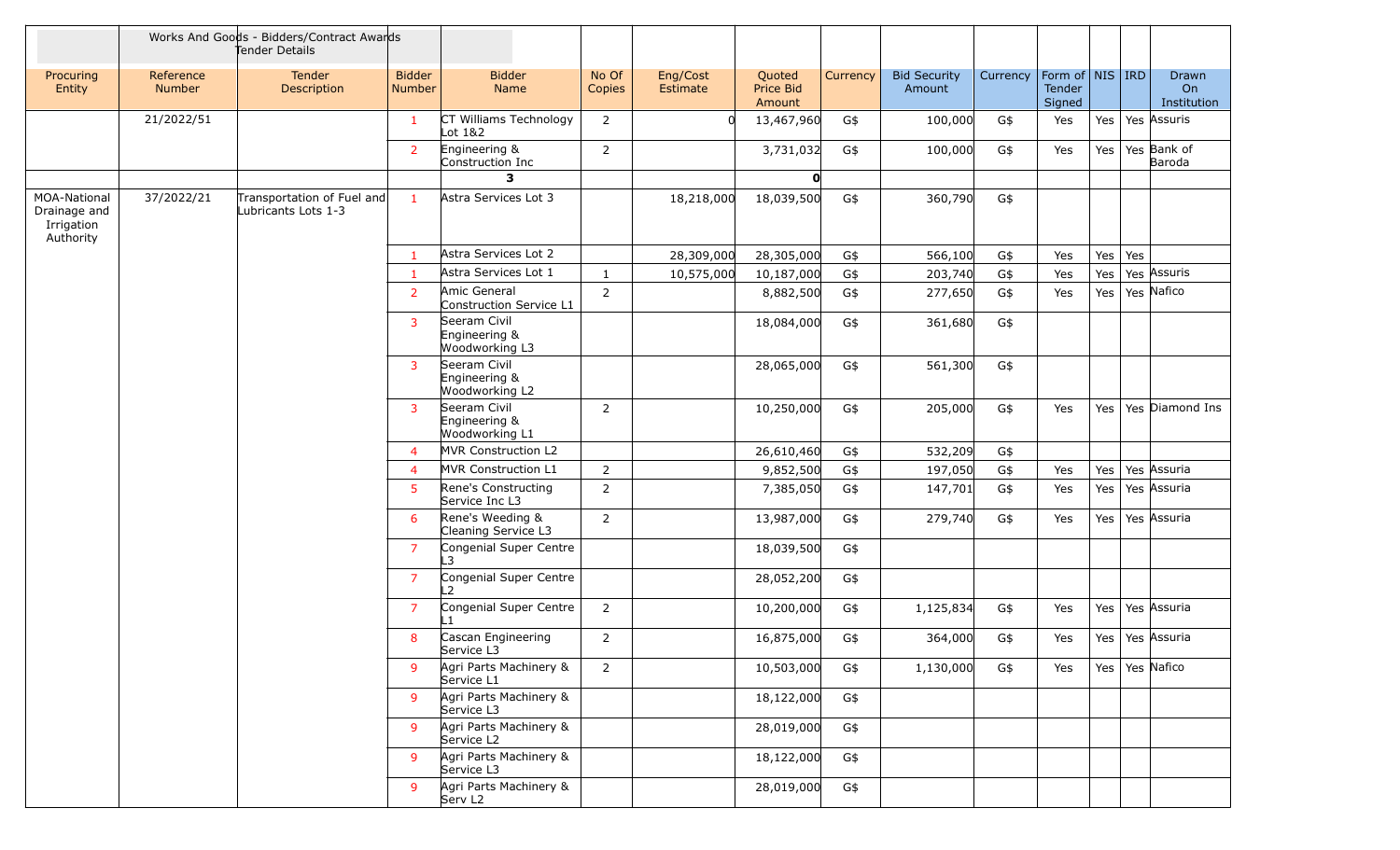|                     |                            | Works And Goods - Bidders/Contract Awards<br>Tender Details                                |                         |                                                      |                 |                      |                                      |          |                               |          |                                           |     |                                                             |
|---------------------|----------------------------|--------------------------------------------------------------------------------------------|-------------------------|------------------------------------------------------|-----------------|----------------------|--------------------------------------|----------|-------------------------------|----------|-------------------------------------------|-----|-------------------------------------------------------------|
| Procuring<br>Entity | Reference<br><b>Number</b> | Tender<br>Description                                                                      | <b>Bidder</b><br>Number | <b>Bidder</b><br>Name                                | No Of<br>Copies | Eng/Cost<br>Estimate | Quoted<br><b>Price Bid</b><br>Amount | Currency | <b>Bid Security</b><br>Amount | Currency | Form of   NIS   IRD  <br>Tender<br>Signed |     | Drawn<br>On<br>Institution                                  |
|                     | 37/2022/21                 |                                                                                            | 10                      | D&R Construction &<br>Machinery Rental L3            |                 |                      | 17,740,000                           | G\$      | 354,800                       | G\$      |                                           |     |                                                             |
|                     |                            |                                                                                            | 10                      | D&R Construction &<br>Machinery Rental L2            |                 |                      | 27,000,000                           | G\$      | 540,000                       | G\$      |                                           |     |                                                             |
|                     |                            |                                                                                            | 10                      | D&R Construction &<br>Machinery Rental L1            | $\overline{2}$  |                      | 10,150,000                           | G\$      | 203,000                       | G\$      | Yes                                       | Yes | Yes Caricom Ins                                             |
|                     |                            |                                                                                            | 11                      | United Metal works Inc                               | $\overline{2}$  |                      |                                      |          |                               |          | No                                        |     | Yes $Yes$ FT not<br>completed<br>but signed,<br>no bid sec. |
|                     |                            |                                                                                            | 12                      | JS Engineering Serv &<br>Supplies L3                 |                 |                      | 15,765,000                           | G\$      | 315,300                       | G\$      |                                           |     |                                                             |
|                     |                            |                                                                                            | 12 <sub>2</sub>         | JS Engineering Serv &<br>Supplies L2                 | $\overline{2}$  |                      | 25,197,000                           | G\$      | 503,940                       | G\$      | Yes                                       | Yes | Yes Assuria                                                 |
|                     |                            |                                                                                            |                         | 26                                                   |                 |                      | $\mathbf{O}$                         |          |                               |          |                                           |     |                                                             |
|                     | 38/2022/21                 | Construction of Drainage<br>Structures Vriesland West<br>Bank Demerara Reg 3<br>Lots $1-3$ | $\mathbf{1}$            | Arjun Construction Inc<br>L3                         |                 | 21,668,500           | 44,090,092                           | G\$      | 801,802                       | G\$      |                                           |     |                                                             |
|                     |                            |                                                                                            | $\mathbf{1}$            | Arjun Construction Inc<br>12                         |                 | 23,017,700           | 28,866,060                           | G\$      | 577,321                       | G\$      |                                           |     |                                                             |
|                     |                            |                                                                                            | $\mathbf{1}$            | Arjun Construction Inc                               | $\overline{2}$  | 218,726,000          | 26,801,980                           | G\$      | 536,040                       | G\$      | Yes                                       | Yes | Yes Assuria                                                 |
|                     |                            |                                                                                            | $\overline{2}$          | Raj Civil Engineering<br>Construction L3             |                 |                      | 24,614,000                           | G\$      | 492,280                       | G\$      |                                           |     |                                                             |
|                     |                            |                                                                                            | $\overline{2}$          | Raj Civil Engineering<br>Construction L2             |                 |                      | 26,746,000                           | G\$      | 534,920                       | G\$      |                                           |     |                                                             |
|                     |                            |                                                                                            | $\overline{2}$          | Raj Civil Engineering<br>Construction L1             | $\overline{2}$  |                      | 25,609,000                           | G\$      | 512,180                       | G\$      | Yes                                       | Yes | Yes Diamond Ins                                             |
|                     |                            |                                                                                            | 3                       | Mohamed Fawaz<br>Bacchus Const. &<br>Transp. Ser. L1 | $\overline{2}$  |                      | 21,835,500                           | G\$      | 437,452                       | G\$      | Yes                                       |     | Yes   Yes   Nafico                                          |
|                     |                            |                                                                                            | $\overline{4}$          | RN Construction L3                                   |                 |                      | 24,687,500                           | G\$      | 493,750                       | G\$      |                                           |     |                                                             |
|                     |                            |                                                                                            | $\overline{4}$          | RN Construction L2                                   |                 |                      | 26,519,000                           | G\$      | 530,380                       | G\$      |                                           |     |                                                             |
|                     |                            |                                                                                            | 4                       | RN Construction L1                                   | $\overline{2}$  |                      | 25,119,100                           | G\$      | 502,382                       | G\$      | Yes                                       | Yes | Yes Caricom Ins                                             |
|                     |                            |                                                                                            | 5                       | Kalico Guyana Inc L3                                 |                 |                      | 25,603,300                           | G\$      | 512,066                       | G\$      |                                           |     |                                                             |
|                     |                            |                                                                                            | 5                       | Kalico Guyana Inc L2                                 |                 |                      | 23,441,900                           | G\$      | 468,838                       | G\$      |                                           |     |                                                             |
|                     |                            |                                                                                            | 5                       | Kalico Guyana Inc L1                                 | $2^{\circ}$     |                      | 23,421,000                           | G\$      | 468,420                       | G\$      | Yes                                       |     | Yes   Yes   Premier Ins                                     |
|                     |                            |                                                                                            | 6                       | JPM Gen. Cons. &<br>General Service L3               |                 |                      | 20,191,192                           | G\$      |                               |          |                                           |     |                                                             |
|                     |                            |                                                                                            | 6                       | JPM Gen. Cons. &<br>General Service L2               |                 |                      | 22,192,019                           | G\$      |                               |          |                                           |     |                                                             |
|                     |                            |                                                                                            | 6                       | JPM Gen. Cons. &<br>General Service L1               | $\overline{2}$  |                      | 20,480,902                           | G\$      | 1,258,000                     | G\$      | Yes                                       |     | Yes   Yes   Diamond Ins                                     |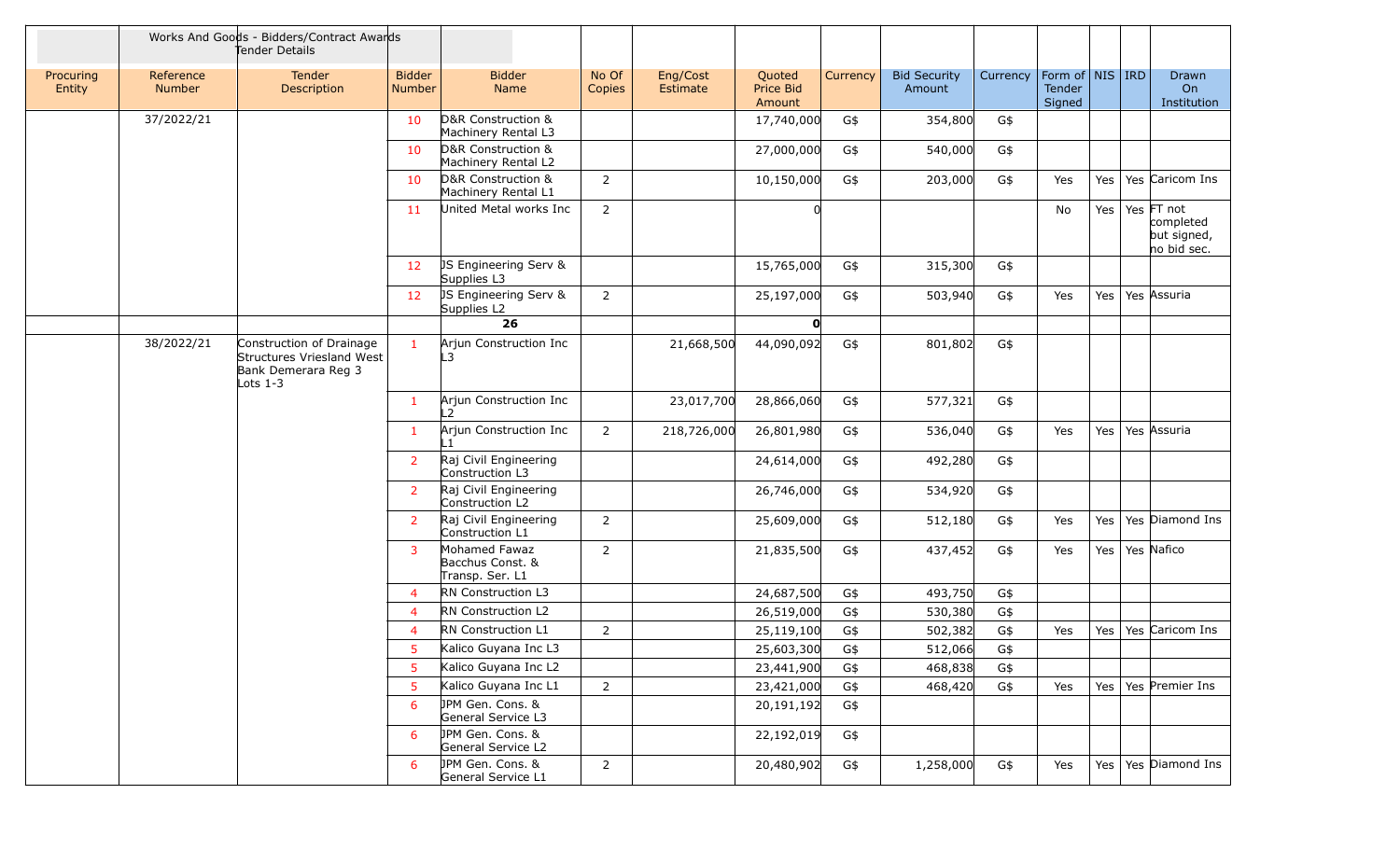|                     |                            | Works And Goods - Bidders/Contract Awards<br>Tender Details |                                |                                                                |                 |                      |                               |          |                               |          |                                                     |     |                 |                                               |
|---------------------|----------------------------|-------------------------------------------------------------|--------------------------------|----------------------------------------------------------------|-----------------|----------------------|-------------------------------|----------|-------------------------------|----------|-----------------------------------------------------|-----|-----------------|-----------------------------------------------|
| Procuring<br>Entity | Reference<br><b>Number</b> | Tender<br>Description                                       | <b>Bidder</b><br><b>Number</b> | <b>Bidder</b><br>Name                                          | No Of<br>Copies | Eng/Cost<br>Estimate | Quoted<br>Price Bid<br>Amount | Currency | <b>Bid Security</b><br>Amount | Currency | Form of $\vert$ NIS $\vert$ IRD<br>Tender<br>Signed |     |                 | Drawn<br>On<br>Institution                    |
|                     | 38/2022/21                 |                                                             | $\overline{7}$                 | Goshi Const. &<br>Tramsportation<br>Establishment L3           |                 |                      | 22,465,500                    | G\$      | 449,310                       | G\$      |                                                     |     |                 |                                               |
|                     |                            |                                                             | $\overline{7}$                 | Goshi Const. &<br>Tramsportation<br>Establishment L2           |                 |                      | 26,615,400                    | G\$      | 492,308                       | G\$      |                                                     |     |                 |                                               |
|                     |                            |                                                             | $\overline{7}$                 | Goshi Const. &<br>Tramsportation<br>Establishment L1           | 3               |                      | 20,305,900                    | G\$      | 406,118                       | G\$      | Yes                                                 | Yes |                 | Yes Caricom Inc<br>(Copies)                   |
|                     |                            |                                                             | 8                              | TBS Engineering<br>Contracting & Const.<br>Est. L3             |                 |                      |                               |          | 433,270                       | G\$      | No                                                  |     |                 | Assuria, FT<br>not<br>Completed<br>but signed |
|                     |                            |                                                             | 8                              | TBS Engineering<br>Contracting & Const.<br>Est. L <sub>2</sub> |                 |                      | U                             |          | 460,394                       | G\$      | No                                                  |     |                 | Assuria, FT<br>not<br>Completed<br>but signed |
|                     |                            |                                                             | 8                              | TBS Engineering<br>Contracting & Const.<br>Est. L1             | $\mathbf{1}$    |                      |                               |          | 437,452                       | G\$      | No                                                  |     | Yes $\vert$ Yes | Assuria, FT<br>not<br>Completed<br>but signed |
|                     |                            |                                                             | 9                              | <b>GSK Excavation</b><br>Services Inc L3                       |                 |                      | 26,772,900                    | G\$      |                               |          |                                                     |     |                 |                                               |
|                     |                            |                                                             | $\overline{9}$                 | <b>GSK Excavation</b><br>Services Inc L2                       |                 |                      | 30,405,000                    | G\$      | 608,100                       | G\$      |                                                     |     |                 |                                               |
|                     |                            |                                                             | 9                              | <b>GSK Excavation</b><br>Services Inc L1                       | 1               |                      | 27,065,050                    | G\$      | 541,301                       | G\$      | Yes                                                 | Yes |                 | Yes Assuria                                   |
|                     |                            |                                                             | 10                             | Zebo & Sons Const. L3                                          |                 |                      | 21,100,000                    | G\$      | 433,370                       | G\$      |                                                     |     |                 |                                               |
|                     |                            |                                                             | 10                             | Zebo & Sons Const. L2                                          |                 |                      | 22,340,900                    | G\$      | 460,394                       | G\$      |                                                     |     |                 |                                               |
|                     |                            |                                                             | 10                             | Zebo & Sons Const. L1                                          | $\overline{2}$  |                      | 21,342,500                    | G\$      | 437,452                       | G\$      | Yes                                                 | Yes |                 | Yes Assuria                                   |
|                     |                            |                                                             | 11                             | STP Investment Inc L3                                          |                 |                      | 21,330,550                    | G\$      | 426,271                       | G\$      |                                                     |     |                 |                                               |
|                     |                            |                                                             | 11                             | STP Investment Inc L2                                          |                 |                      | 22,981,800                    | G\$      | 459,636                       | G\$      |                                                     |     |                 |                                               |
|                     |                            |                                                             | 11                             | STP Investment Inc L1                                          | $\overline{2}$  |                      | 21,741,600                    | G\$      | 434,832                       | G\$      | Yes                                                 | Yes |                 | Yes Premier Ins                               |
|                     |                            |                                                             | 12                             | NP Investment L3                                               |                 |                      | 21,459,050                    | G\$      | 429,181                       | G\$      |                                                     |     |                 |                                               |
|                     |                            |                                                             | 12                             | NP Investment L2                                               |                 |                      | 22,938,800                    | G\$      | 458,776                       | G\$      |                                                     |     |                 |                                               |
|                     |                            |                                                             | 12                             | NP Investment L1                                               | $\overline{2}$  |                      | 21,569,600                    | G\$      | 431,392                       | $G$ \$   | Yes                                                 |     |                 | Yes   Yes   Premier Ins                       |
|                     |                            |                                                             | 13                             | Fyuse<br>HussainConstruction Inc<br>L1.                        | $\overline{2}$  |                      | 21,005,501                    | G\$      | 420,110                       | G\$      | Yes                                                 |     |                 | Yes   Yes   Diamond Ins                       |
|                     |                            |                                                             | 14                             | DN&D Civil Engineering                                         |                 |                      | 25,710,800                    | G\$      | 514,216                       | G\$      |                                                     |     |                 |                                               |
|                     |                            |                                                             | 14                             | DN&D Civil Engineering<br>L2                                   |                 |                      | 27,685,800                    | G\$      | 553,716                       | G\$      |                                                     |     |                 |                                               |
|                     |                            |                                                             | 14                             | DN&D Civil Engineering                                         | $\overline{2}$  |                      | 20,963,000                    | G\$      | 519,260                       | G\$      | Yes                                                 |     |                 | Yes   Yes   Caricom Ins                       |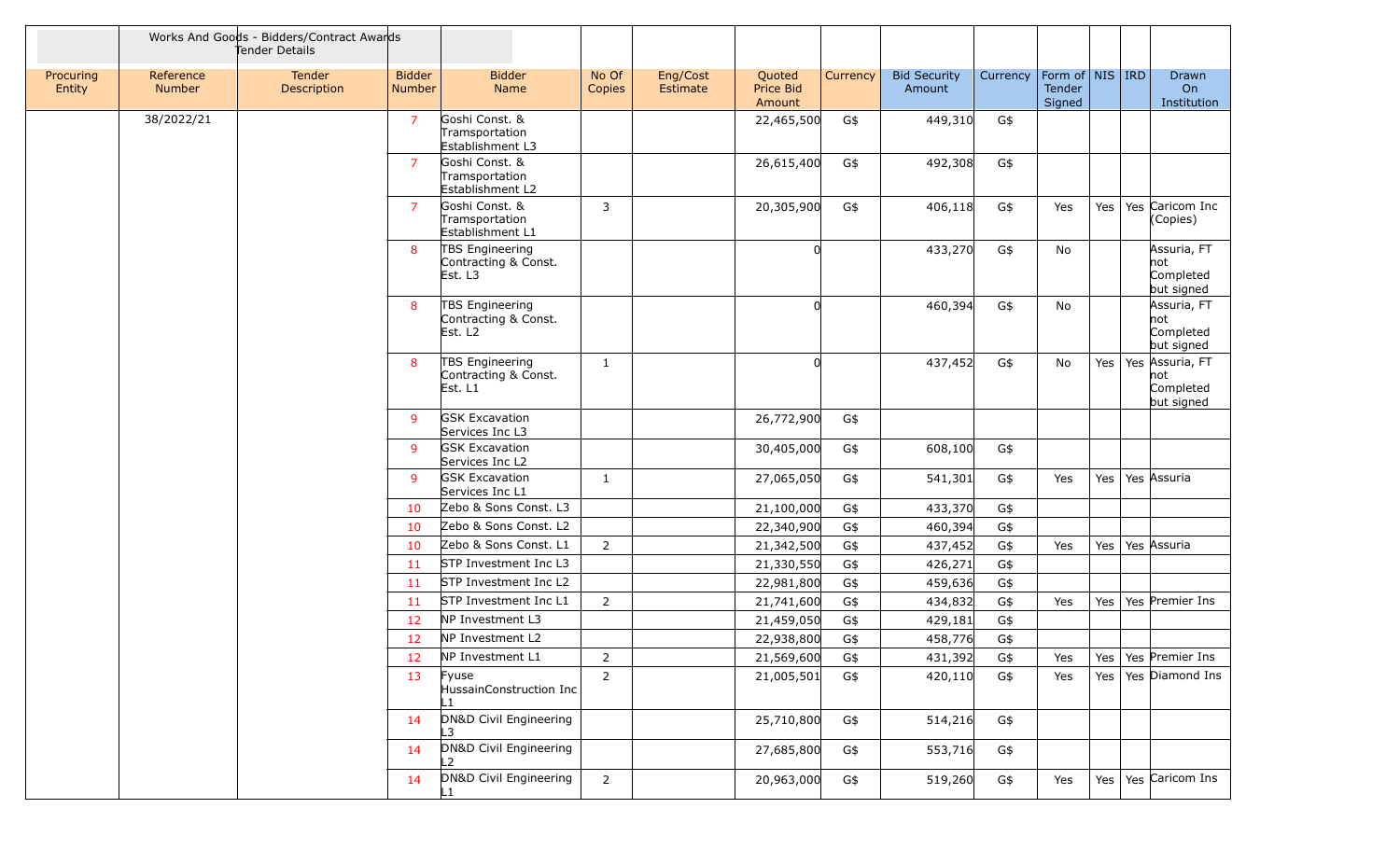|                     | Works And Goods - Bidders/Contract Awards<br>Tender Details |                                                                  |                                |                                           |                 |                      |                               |          |                               |          |                                         |         |                 |                                        |
|---------------------|-------------------------------------------------------------|------------------------------------------------------------------|--------------------------------|-------------------------------------------|-----------------|----------------------|-------------------------------|----------|-------------------------------|----------|-----------------------------------------|---------|-----------------|----------------------------------------|
| Procuring<br>Entity | Reference<br><b>Number</b>                                  | Tender<br>Description                                            | <b>Bidder</b><br><b>Number</b> | <b>Bidder</b><br>Name                     | No Of<br>Copies | Eng/Cost<br>Estimate | Quoted<br>Price Bid<br>Amount | Currency | <b>Bid Security</b><br>Amount | Currency | Form of   NIS   IRD<br>Tender<br>Signed |         |                 | Drawn<br>O <sub>n</sub><br>Institution |
|                     | 38/2022/21                                                  |                                                                  | 15                             | Khan's Const &<br>Transport. Ser. Inc L3  |                 |                      | 28,740,150                    | G\$      | 580,000                       | G\$      |                                         |         |                 |                                        |
|                     |                                                             |                                                                  | 15                             | Khan's Const &<br>Transport. Ser. Inc L2  |                 |                      | 30,410,500                    | G\$      | 620,000                       | G\$      |                                         |         |                 |                                        |
|                     |                                                             |                                                                  | 15                             | Khan's Const &<br>Transport. Ser. Inc L1  | $\overline{2}$  |                      | 28,098,450                    | G\$      | 570,000                       | G\$      | Yes                                     | Yes $ $ |                 | Yes Nafico                             |
|                     |                                                             |                                                                  |                                | 41                                        |                 |                      | O                             |          |                               |          |                                         |         |                 |                                        |
|                     | 39/2022/21                                                  | Construction of Concrete<br>Bridge Mahaica Reg 5 Lots<br>$1 - 3$ | $\mathbf{1}$                   | Navin & Sons<br>Construction L3           |                 | 29,886,418           | 37,710,845                    | G\$      | 754,217                       | G\$      |                                         |         |                 |                                        |
|                     |                                                             |                                                                  | 1                              | Navin & Sons<br>Construction L2           | 0               | 27,960,410           | 30,955,750                    | G\$      | 694,153                       | G\$      | Yes                                     |         | Yes $\vert$ Yes |                                        |
|                     |                                                             |                                                                  | 1                              | Navin & Sons<br>Construction L1           | $2^{\circ}$     | 27,064,590           | 30,239,550                    | G\$      | 604,791                       | G\$      | Yes                                     | Yes $ $ |                 | Yes Assuria                            |
|                     |                                                             |                                                                  | $\overline{2}$                 | Memorex Enterprise L3                     |                 |                      | 37,710,845                    | G\$      | 754,217                       | G\$      |                                         |         |                 |                                        |
|                     |                                                             |                                                                  | $\overline{2}$                 | Memorex Enterprise L2                     |                 |                      | 34,707,645                    | G\$      | 694,153                       | G\$      |                                         |         |                 |                                        |
|                     |                                                             |                                                                  | $\overline{2}$                 | Memorex Enterprise L1                     | $2^{\circ}$     |                      | 34,799,805                    | G\$      | 695,996                       | G\$      | Yes                                     | Yes $ $ |                 | Yes Assuria                            |
|                     |                                                             |                                                                  | $\overline{3}$                 | Cascan Engineering<br>Service L3          |                 |                      | 33,576,880                    | G\$      | 559,208                       | G\$      |                                         |         |                 |                                        |
|                     |                                                             |                                                                  | $\overline{3}$                 | Cascan Engineering<br>Service L2          |                 |                      | 31,940,630                    | G\$      | 597,728                       | G\$      |                                         |         |                 |                                        |
|                     |                                                             |                                                                  | $\overline{3}$                 | Cascan Engineering<br>Service L1          | $\overline{2}$  |                      | 30,055,630                    | G\$      | 541,291                       | G\$      | Yes                                     | Yes $ $ |                 | Yes Assuria                            |
|                     |                                                             |                                                                  | $\overline{4}$                 | Well Built Construction<br>Service L3     |                 |                      | 33,530,680                    | G\$      | 679,200                       | G\$      |                                         |         |                 |                                        |
|                     |                                                             |                                                                  | $\overline{4}$                 | Well Built Construction<br>Service L2     |                 |                      | 29,871,320                    | G\$      | 617,000                       | G\$      |                                         |         |                 |                                        |
|                     |                                                             |                                                                  | $\overline{4}$                 | Well Built Construction<br>Service L1     | $\overline{2}$  |                      | 31,965,420                    | G\$      | 646,000                       | G\$      | Yes                                     |         |                 | Yes   Yes   Caricom Ins                |
|                     |                                                             |                                                                  | 5 <sub>5</sub>                 | Kalico Guyana Inc L3                      |                 |                      | 32,540,346                    | G\$      | 650,807                       | G\$      |                                         |         |                 |                                        |
|                     |                                                             |                                                                  | 5 <sub>5</sub>                 | Kalico Guyana Inc L2                      |                 |                      | 29,886,826                    | G\$      | 597,737                       | G\$      |                                         |         |                 |                                        |
|                     |                                                             |                                                                  | 5 <sub>o</sub>                 | Kalico Guyana Inc L1                      | $\overline{2}$  |                      | 27,064,500                    | G\$      | 541,290                       | G\$      | Yes                                     |         |                 | Yes   Yes   Premier Ins                |
|                     |                                                             |                                                                  | 6                              | Fiza Ali Construction &<br>maintenance L3 |                 |                      | 29,210,410                    | G\$      | 584,208                       | G\$      |                                         |         |                 |                                        |
|                     |                                                             |                                                                  |                                | Fiza Ali Construction &<br>maintenance L2 |                 |                      | 27,557,770                    | G\$      | 551,115                       | G\$      |                                         |         |                 |                                        |
|                     |                                                             |                                                                  | 6                              | Fiza Ali Construction &<br>maintenance L1 | $\overline{2}$  |                      | 28,846,300                    | G\$      | 576,926                       | G\$      | Yes                                     |         |                 | Yes   Yes   Premier Ins                |
|                     |                                                             |                                                                  | 7                              | Z&H Investment L3                         |                 |                      | 36,825,325                    | G\$      | 740,000                       | G\$      |                                         |         |                 |                                        |
|                     |                                                             |                                                                  | $\overline{7}$                 | Z&H Investment L2                         |                 |                      | 42,288,625                    | G\$      | 860,000                       | G\$      |                                         |         |                 |                                        |
|                     |                                                             |                                                                  | $\overline{7}$                 | Z&H Investment L1                         | $\overline{2}$  |                      | 45,672,575                    | G\$      | 920,000                       | G\$      | Yes                                     |         |                 | Yes   Yes   Caricom Ins                |
|                     |                                                             |                                                                  | 8                              | R. Kissoon Contracting<br>Service L3      |                 |                      | 45,217,820                    | G\$      | 904,500                       | G\$      |                                         |         |                 |                                        |
|                     |                                                             |                                                                  | 8                              | R. Kissoon Contracting<br>Service L2      |                 |                      | 32,021,021                    | G\$      | 640,500                       | G\$      |                                         |         |                 |                                        |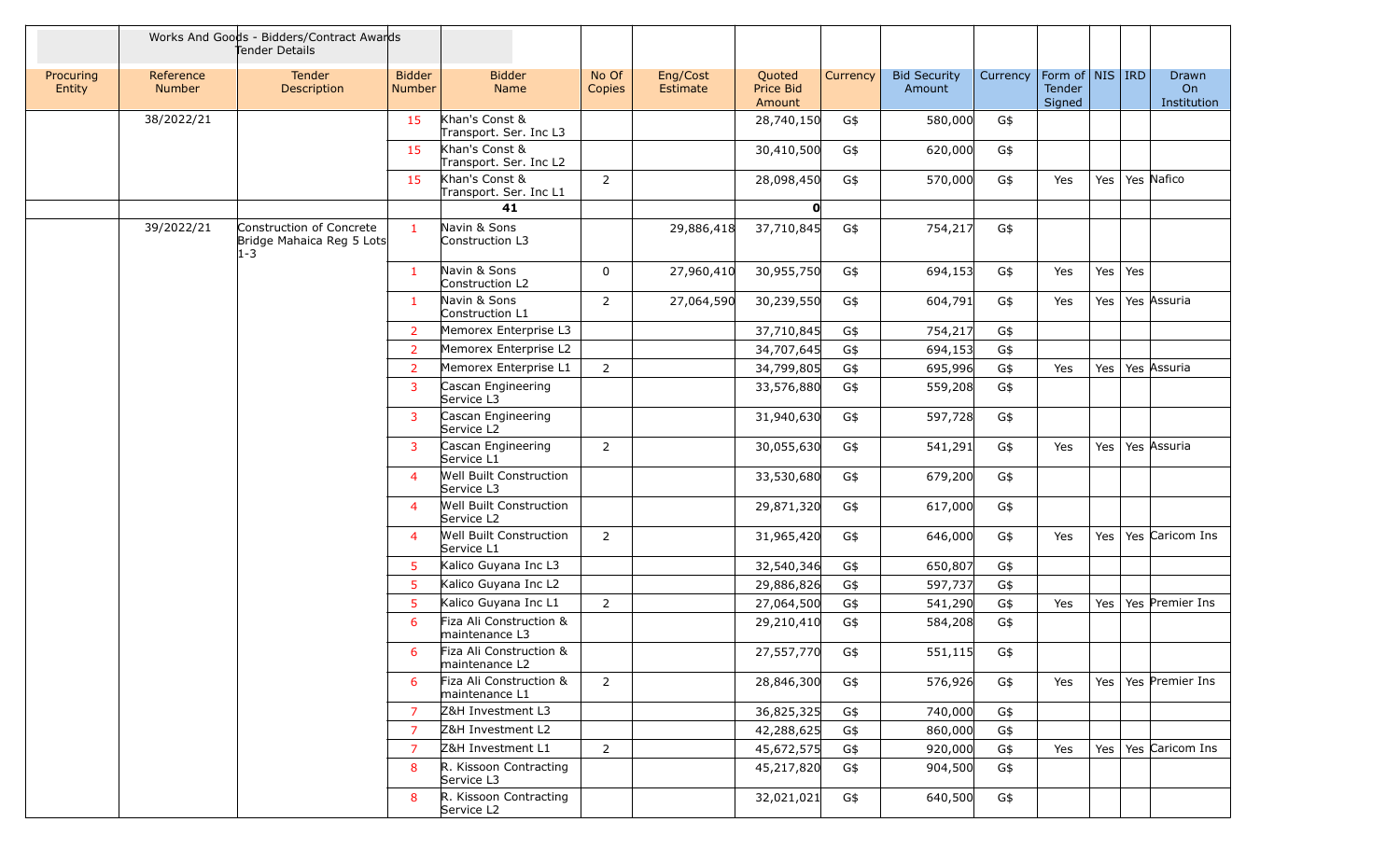|                     |                            | Works And Goods - Bidders/Contract Awards<br>Tender Details |                         |                                                   |                 |                      |                               |          |                               |          |                                         |         |               |                            |
|---------------------|----------------------------|-------------------------------------------------------------|-------------------------|---------------------------------------------------|-----------------|----------------------|-------------------------------|----------|-------------------------------|----------|-----------------------------------------|---------|---------------|----------------------------|
| Procuring<br>Entity | Reference<br><b>Number</b> | Tender<br>Description                                       | <b>Bidder</b><br>Number | <b>Bidder</b><br>Name                             | No Of<br>Copies | Eng/Cost<br>Estimate | Quoted<br>Price Bid<br>Amount | Currency | <b>Bid Security</b><br>Amount | Currency | Form of   NIS   IRD<br>Tender<br>Signed |         |               | Drawn<br>On<br>Institution |
|                     | 39/2022/21                 |                                                             | 8                       | R. Kissoon Contracting<br>Service L1              | $\overline{2}$  |                      | 35,846,780                    | G\$      | 725,400                       | G\$      | Yes                                     |         | Yes   Yes GTM |                            |
|                     |                            |                                                             | $\overline{9}$          | STP Investments Inc L3                            |                 |                      | 34,768,800                    | G\$      | 695,370                       | G\$      |                                         |         |               |                            |
|                     |                            |                                                             | 9                       | STP Investments Inc L2                            |                 |                      | 28,925,700                    | G\$      | 578,514                       | G\$      |                                         |         |               |                            |
|                     |                            |                                                             | 9                       | STP Investments Inc L1                            | $2^{\circ}$     |                      | 26,055,600                    | G\$      | 521,125                       | G\$      | Yes                                     | Yes     |               | Yes Premier Ins            |
|                     |                            |                                                             | 10                      | Ivor Allen L3                                     |                 |                      | 46,616,560                    | G\$      | 932,331                       | G\$      |                                         |         |               |                            |
|                     |                            |                                                             | 10                      | Ivor Allen L2                                     |                 |                      | 36,518,960                    | G\$      | 730,379                       | G\$      |                                         |         |               |                            |
|                     |                            |                                                             | 10                      | Ivor Allen L1                                     | $\overline{2}$  |                      | 36,686,720                    | G\$      | 733,734                       | G\$      | Yes                                     | Yes $ $ |               | Yes Assuria                |
|                     |                            |                                                             | 11                      | R&R Supplies &<br>Contracting Service L3          |                 |                      | 49,420,315                    | G\$      | 988,406                       | G\$      |                                         |         |               |                            |
|                     |                            |                                                             | <b>11</b>               | R&R Supplies &<br>Contracting Service L2          |                 |                      | 26,380,255                    | G\$      | 527,605                       | G\$      |                                         |         |               |                            |
|                     |                            |                                                             | <b>11</b>               | R&R Supplies &<br>Contracting Service L1          | $\overline{2}$  |                      | 24,352,105                    | G\$      | 487,042                       | G\$      | Yes                                     | Yes $ $ |               | Yes Caricom Ins            |
|                     |                            |                                                             | 12                      | TVS Engineering<br>Contracting & Const Est.<br>L3 |                 |                      | 27,060,820                    | G\$      | 559,208                       | G\$      |                                         |         |               |                            |
|                     |                            |                                                             | 12                      | TVS Engineering<br>Contracting & Const Est.<br>L2 |                 |                      | 26,706,600                    | G\$      | 597,328                       | G\$      |                                         |         |               |                            |
|                     |                            |                                                             | 12                      | TVS Engineering<br>Contracting & Const Est.       | 1               |                      | 26,886,400                    | G\$      | 541,292                       | G\$      | Yes                                     |         |               | Yes   Yes   Assuria        |
|                     |                            |                                                             | 13                      | Suruj Prakash<br>Contracting Services. L3         |                 |                      | 28,145,050                    | G\$      | 562,901                       | G\$      |                                         |         |               |                            |
|                     |                            |                                                             | 13                      | Suruj Prakash<br>Contracting Services. L2         |                 |                      | 26,972,150                    | G\$      | 539,442                       | G\$      |                                         |         |               |                            |
|                     |                            |                                                             | 13                      | Suruj Prakash<br>Contracting Services. L1         | 3               |                      | 24,914,330                    | G\$      | 498,287                       | G\$      | Yes                                     |         |               | Yes   Yes   Assuria        |
|                     |                            |                                                             | 14                      | Feroz Construction<br>Services L3                 |                 |                      | 30,631,280                    | G\$      | 612,626                       | G\$      |                                         |         |               |                            |
|                     |                            |                                                             | 14                      | Feroz Construction<br>Services L2                 |                 |                      | 29,081,640                    | G\$      | 581,633                       | G\$      |                                         |         |               |                            |
|                     |                            |                                                             | 14                      | Feroz Construction<br>Services L1                 | $\overline{2}$  |                      | 28,319,800                    | G\$      | 566,396                       | G\$      | Yes                                     | Yes $ $ |               | Yes Premier Ins            |
|                     |                            |                                                             | 15                      | N&S General<br>Engineering &<br>Contracting L3    |                 |                      | 51,709,375                    | G\$      | 1,034,180                     | G\$      |                                         |         |               |                            |
|                     |                            |                                                             | 15                      | N&S General<br>Engineering &<br>Contracting L2    |                 |                      | 26,914,950                    | G\$      | 538,290                       | G\$      |                                         |         |               |                            |
|                     |                            |                                                             | 15                      | N&S General<br>Engineering &<br>Contracting L1    | $\overline{2}$  |                      | 24,990,150                    | G\$      | 499,803                       | G\$      | Yes                                     |         |               | Yes   Yes   Caricom Ins    |
|                     |                            |                                                             | 16                      | S. Jagmohan Const. &<br>Gen. Sup Inc L3           |                 |                      | 48,512,300                    | G\$      | 1,000,000                     | G\$      |                                         |         |               |                            |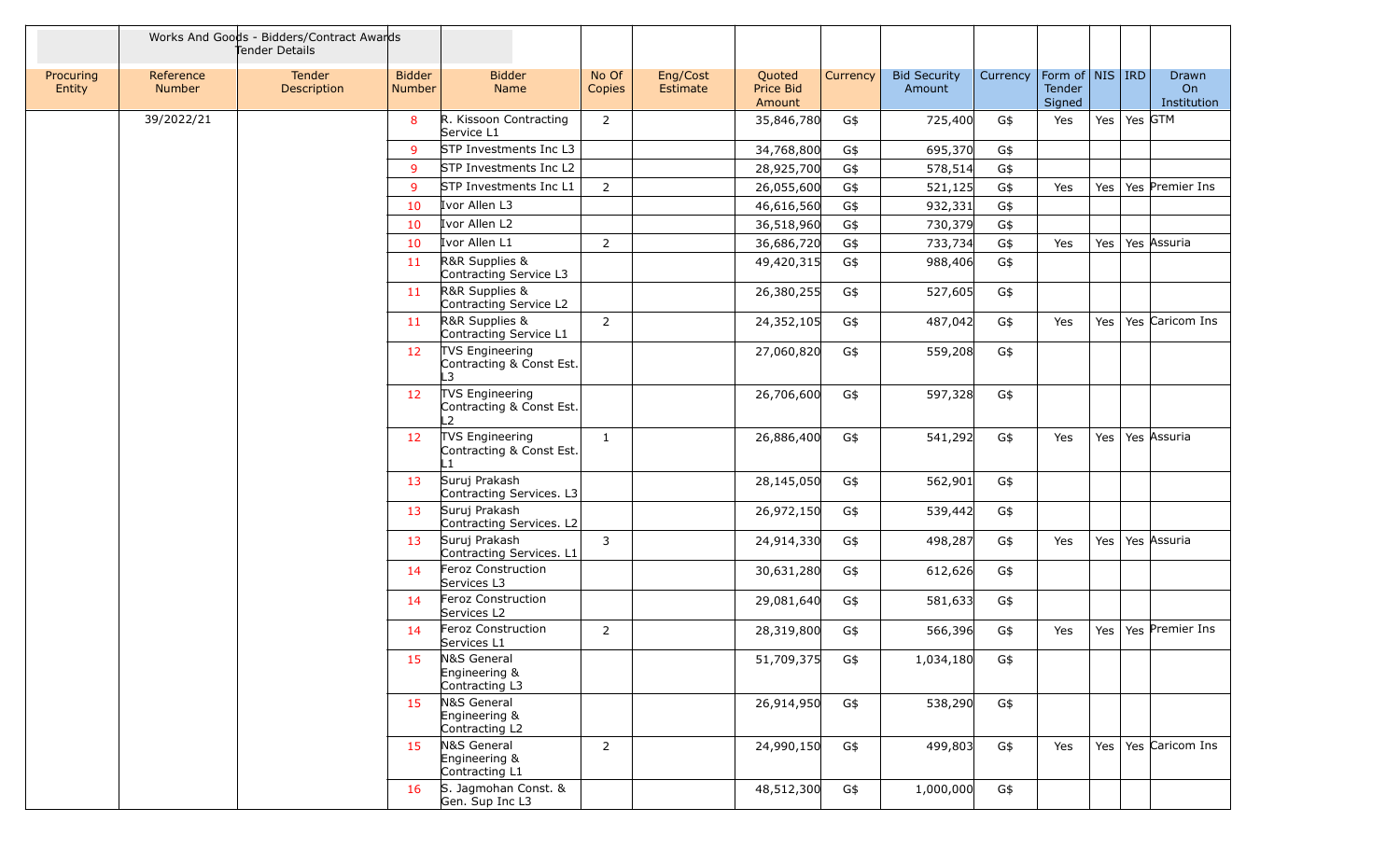|                     |                            | Works And Goods - Bidders/Contract Awards<br>Tender Details |                                |                                                        |                 |                      |                                      |          |                               |          |                                           |         |                            |
|---------------------|----------------------------|-------------------------------------------------------------|--------------------------------|--------------------------------------------------------|-----------------|----------------------|--------------------------------------|----------|-------------------------------|----------|-------------------------------------------|---------|----------------------------|
| Procuring<br>Entity | Reference<br><b>Number</b> | Tender<br>Description                                       | <b>Bidder</b><br><b>Number</b> | <b>Bidder</b><br>Name                                  | No Of<br>Copies | Eng/Cost<br>Estimate | Quoted<br><b>Price Bid</b><br>Amount | Currency | <b>Bid Security</b><br>Amount | Currency | Form of   NIS   IRD  <br>Tender<br>Signed |         | Drawn<br>On<br>Institution |
|                     | 39/2022/21                 |                                                             | 16                             | S. Jagmohan Const. &<br>Gen. Sup Inc L2                |                 |                      | 40,014,300                           | G\$      | 1,000,000                     | G\$      |                                           |         |                            |
|                     |                            |                                                             | 16                             | S. Jagmohan Const. &<br>Gen. Sup Inc L1                | $2^{\circ}$     |                      | 39,030,600                           | G\$      | 1,000,000                     | G\$      | Yes                                       | Yes $ $ | Yes Premier Ins            |
|                     |                            |                                                             | 17                             | A.Nazier & Son<br>contracting & General<br>Supplies L3 |                 |                      | 31,868,930                           | G\$      | 637,379                       | G\$      |                                           |         |                            |
|                     |                            |                                                             | 17                             | A.Nazier & Son<br>contracting & General<br>Supplies L2 |                 |                      | 28,906,180                           | G\$      | 597,728                       | G\$      |                                           |         |                            |
|                     |                            |                                                             | 17                             | A.Nazier & Son<br>contracting & General<br>Supplies L1 | $\overline{2}$  |                      | 26,833,100                           | G\$      | 571,292                       | G\$      | Yes                                       |         | Yes   Yes   Caricom Ins    |
|                     |                            |                                                             | 18                             | RN Construction L1                                     | $\overline{2}$  |                      | 30,611,390                           | G\$      | 612,228                       | G\$      | Yes                                       | Yes     | Yes Caricom Ins            |
|                     |                            |                                                             | 19                             | Raj Civil Engineering<br>Construction L2               | $\overline{2}$  |                      | 30,158,990                           | G\$      | 603,179                       | G\$      | Yes                                       | Yes     | Yes Diamond Ins            |
|                     |                            |                                                             | 20                             | Civcon Engineering<br>Contractors L3                   |                 |                      | 29,482,440                           | G\$      | 589,627                       | G\$      |                                           |         |                            |
|                     |                            |                                                             | 20                             | Civcon Engineering<br>Contractors L2                   |                 |                      | 27,531,340                           | G\$      | 550,627                       | G\$      |                                           |         |                            |
|                     |                            |                                                             | 20                             | Civcon Engineering<br>Contractors L1                   | $2^{\circ}$     |                      | 25,745,260                           | G\$      | 514,905                       | G\$      | Yes                                       |         | Yes   Yes   Caricom Ins    |
|                     |                            |                                                             | 21                             | I&R Construction L3                                    |                 |                      | 29,293,888                           | G\$      | 585,878                       | G\$      |                                           |         |                            |
|                     |                            |                                                             | 21                             | I&R Construction L2                                    |                 |                      | 27,390,340                           | G\$      | 547,807                       | G\$      |                                           |         |                            |
|                     |                            |                                                             | 21                             | I&R Construction L1                                    | $2^{\circ}$     |                      | 26,490,020                           | G\$      | 529,800                       | G\$      | Yes                                       |         | Yes   Yes   Premier Ins    |
|                     |                            |                                                             | 22                             | MK Hoosein Contracting<br>I 3                          |                 |                      | 45,511,950                           | G\$      | 559,208                       | G\$      |                                           |         |                            |
|                     |                            |                                                             | 22                             | MK Hoosein Contracting<br>L2                           |                 |                      | 31,668,950                           | G\$      | 597,728                       | G\$      |                                           |         |                            |
|                     |                            |                                                             | 22                             | MK Hoosein Contracting<br>ll 1                         | $\mathbf{1}$    |                      | 31,833,650                           | G\$      | 541,292                       | G\$      | Yes                                       |         | Yes   Yes   Assuria        |
|                     |                            |                                                             | 23                             | Devcon Construction &<br>Contrcting Ser. L3            |                 |                      | 34,928,205                           | G\$      | 698,564                       | G\$      |                                           |         |                            |
|                     |                            |                                                             | 23                             | Devcon Construction &<br>Contrcting Ser. L2            |                 |                      | 33,107,281                           | G\$      | 662,142                       | G\$      |                                           |         |                            |
|                     |                            |                                                             | 23                             | Devcon Construction &<br>Contrcting Ser. L1            | $\overline{2}$  |                      | 33,461,154                           | G\$      | 669,223                       | G\$      | Yes                                       |         | Yes   Yes Nafico           |
|                     |                            |                                                             | 24                             | Arjun Construction Inc<br>ll 3                         |                 |                      | 32,975,820                           | G\$      | 659,516                       | G\$      |                                           |         |                            |
|                     |                            |                                                             | 24                             | Arjun Construction Inc<br>12                           |                 |                      | 35,436,120                           | G\$      | 708,722                       | G\$      |                                           |         |                            |
|                     |                            |                                                             | 24                             | Arjun Construction Inc<br>ll 1                         | $2^{\circ}$     |                      | 33,916,600                           | G\$      | 678,332                       | G\$      | Yes                                       |         | Yes   Yes   Assuria        |
|                     |                            |                                                             | 25                             | Fyuse Hoosein<br>Construction Inc L1                   |                 |                      | 26,218,860                           | G\$      | 524,377                       | G\$      | Yes                                       |         | Yes   Yes   Diamond        |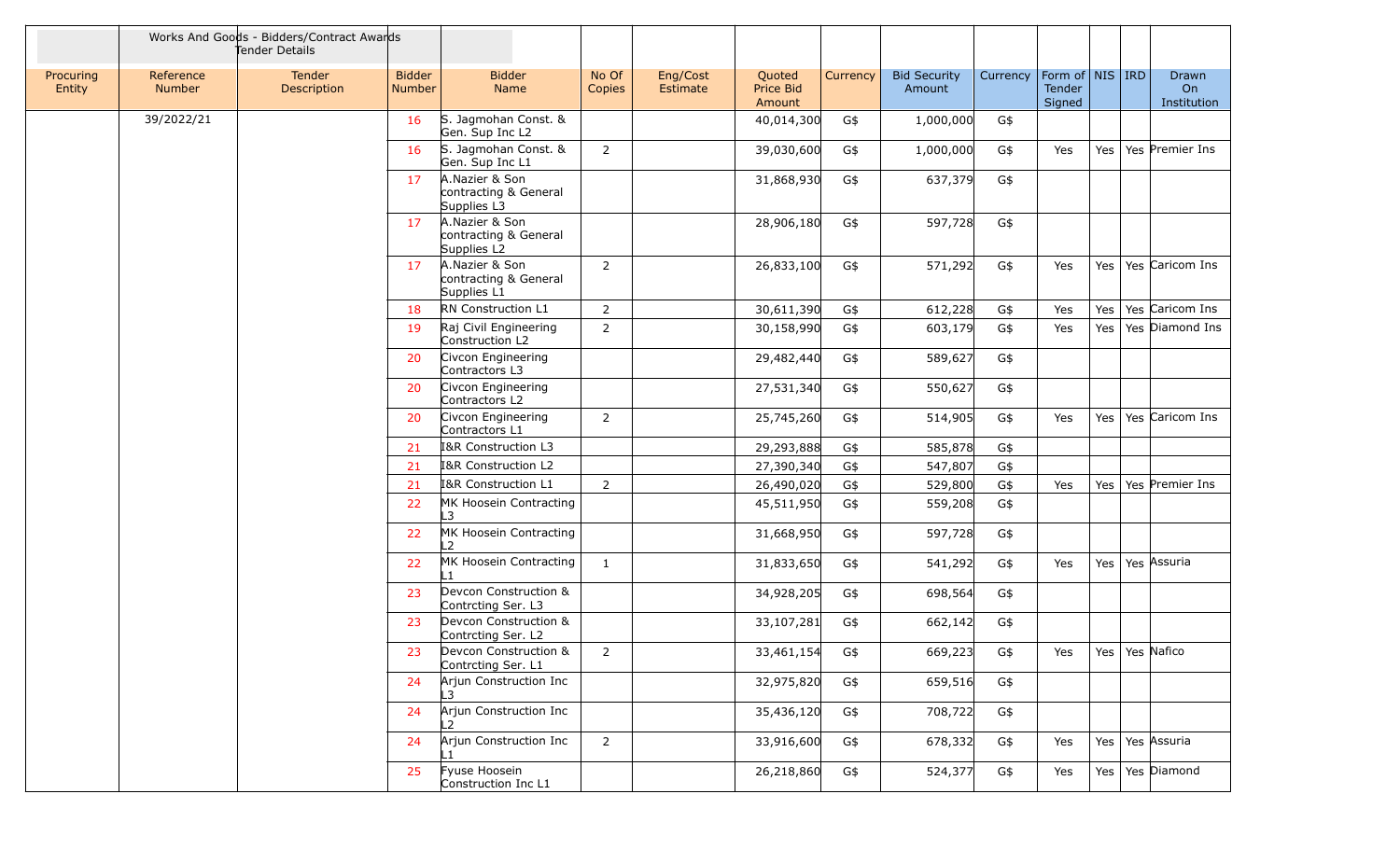|                     | Works And Goods - Bidders/Contract Awards<br>Tender Details |                                                                            |                                |                                                      |                 |                      |                               |          |                               |          |                                         |         |                                        |
|---------------------|-------------------------------------------------------------|----------------------------------------------------------------------------|--------------------------------|------------------------------------------------------|-----------------|----------------------|-------------------------------|----------|-------------------------------|----------|-----------------------------------------|---------|----------------------------------------|
| Procuring<br>Entity | Reference<br>Number                                         | Tender<br>Description                                                      | <b>Bidder</b><br><b>Number</b> | <b>Bidder</b><br>Name                                | No Of<br>Copies | Eng/Cost<br>Estimate | Quoted<br>Price Bid<br>Amount | Currency | <b>Bid Security</b><br>Amount | Currency | Form of   NIS   IRD<br>Tender<br>Signed |         | Drawn<br>O <sub>n</sub><br>Institution |
|                     | 39/2022/21                                                  |                                                                            | 26                             | Emerals General<br>Contracting &<br>Distributors L3  |                 |                      | 32,320,720                    | G\$      | 646,414                       | G\$      |                                         |         |                                        |
|                     |                                                             |                                                                            | 26                             | Emerals General<br>Contracting &<br>Distributors L2  |                 |                      | 27,959,220                    | G\$      | 559,184                       | G\$      |                                         |         |                                        |
|                     |                                                             |                                                                            | 26                             | Emerals General<br>Contracting &<br>Distributors L1  | $\overline{2}$  |                      | 25,707,220                    | G\$      | 514,144                       | G\$      | Yes                                     |         | Yes   Yes   Caricom Ins                |
|                     |                                                             |                                                                            |                                | 72                                                   |                 |                      | 24,352,105                    |          |                               |          |                                         |         |                                        |
|                     | 40/2022/21                                                  | Rehabilitation of<br>Secondary Channels<br>50/52 Acre Dairy Plots<br>Reg 5 | $\mathbf{1}$                   | JS Engineering Ser. &<br>Supplies                    | $\overline{2}$  | 36,759,000           | 29,834,250                    | G\$      | 596,685                       | G\$      | Yes                                     |         | Yes   Yes   Assuris                    |
|                     |                                                             |                                                                            | $\overline{2}$                 | STP Investments Inc                                  | $\overline{2}$  |                      | 40,533,750                    | G\$      | 830,675                       | G\$      | Yes                                     |         | Yes   Yes   Premier Ins                |
|                     |                                                             |                                                                            | 3                              | Cascon Engineering<br>Service                        | $\overline{2}$  |                      | 34,927,125                    | G\$      | 735,180                       | G\$      | Yes                                     | Yes $ $ | Yes Assuria                            |
|                     |                                                             |                                                                            | $\overline{4}$                 | Advance Environmental<br>Solution                    | $\overline{2}$  |                      | 35,880,700                    | G\$      | 735,180                       | G\$      | Yes                                     |         | Yes   Yes   Hand in Hand               |
|                     |                                                             |                                                                            | 5 <sup>5</sup>                 | Zebo & Sons<br>Construction                          | $\overline{2}$  |                      | 34,265,100                    | G\$      | 735,180                       | G\$      | Yes                                     |         | Yes   Yes   Assuria                    |
|                     |                                                             |                                                                            | 6                              | Kalco Guyana Inc                                     | $\overline{2}$  |                      | 36,713,710                    | G\$      | 734,274                       | G\$      | Yes                                     |         | Yes   Yes   Premier Inc                |
|                     |                                                             |                                                                            | $\overline{7}$                 | D Babulal Contracting<br>Service                     | $\overline{2}$  |                      | 29,540,350                    | G\$      | 590,807                       | G\$      | Yes                                     | Yes $ $ | Yes Premier Inc                        |
|                     |                                                             |                                                                            | 8                              | M.K Hoosein<br>Contracting                           | $\overline{2}$  |                      | 35,439,000                    | G\$      | 735,180                       | G\$      | Yes                                     | No      | Yes Assuria                            |
|                     |                                                             |                                                                            | 9                              | <b>ECS Construction &amp;</b><br>General Supply      | $\overline{2}$  |                      | 31,000,326                    | G\$      | 620,020                       | G\$      | Yes                                     | Yes $ $ | Yes Assuria                            |
|                     |                                                             |                                                                            | 10                             | Mohamed Fawaz<br>Bacchus Const and<br>Transport Ser. | $\overline{2}$  |                      | 32,554,004                    | G\$      | 740,000                       | G\$      | Yes                                     |         | Yes   Yes   Nafico                     |
|                     |                                                             |                                                                            | 11                             | A. Nazeer Contracting<br>and General Supplies        | $\overline{2}$  |                      | 35,996,625                    | G\$      | 735,180                       | G\$      | Yes                                     | Yes $ $ | Yes Caricom Ins                        |
|                     |                                                             |                                                                            | 12                             | Well Built Construction<br>Service                   | $\overline{2}$  |                      | 36,354,250                    | G\$      | 735,180                       | G\$      | Yes                                     | Yes $ $ | Yes Caricom Ins                        |
|                     |                                                             |                                                                            | 13                             | Faizal Ali Construction &<br>Maintenance             | $\overline{2}$  |                      | 30,897,300                    | G\$      | 617,946                       | G\$      | Yes                                     |         | Yes   Yes   Premier Ins                |
|                     |                                                             |                                                                            |                                | 13                                                   |                 |                      | 29,540,350                    |          |                               |          |                                         |         |                                        |
|                     | 41/2022/21                                                  | Construction of Access<br>Road Onderneeming Reg                            | $\mathbf{1}$                   | S. Jagmohan Const. &<br>Gen. Sup Inc                 | $2^{\circ}$     | 59,236,000           | 77,814,000                    | G\$      | 1,800,000                     | G\$      | Yes                                     |         | Yes   Yes   Premier Ins                |
|                     |                                                             |                                                                            | $\overline{2}$                 | H. Ramballi General<br>Construction                  | $\overline{2}$  |                      | 53,752,000                    | G\$      | 1,075,040                     | G\$      | Yes                                     |         | Yes   Yes Assuria                      |
|                     |                                                             |                                                                            | 3                              | BS Narine & Sons Inc                                 | 1               |                      | 56,153,600                    | G\$      | 1,123,072                     | G\$      | Yes                                     |         | Yes   Yes   Caricom Inc                |
|                     |                                                             |                                                                            | $\overline{4}$                 | Builders Eng & Arch<br>Consultancy                   | $\overline{2}$  |                      | 57,032,200                    | G\$      | 1,140,644                     | G\$      | Yes                                     | Yes $ $ | Yes Assuria                            |